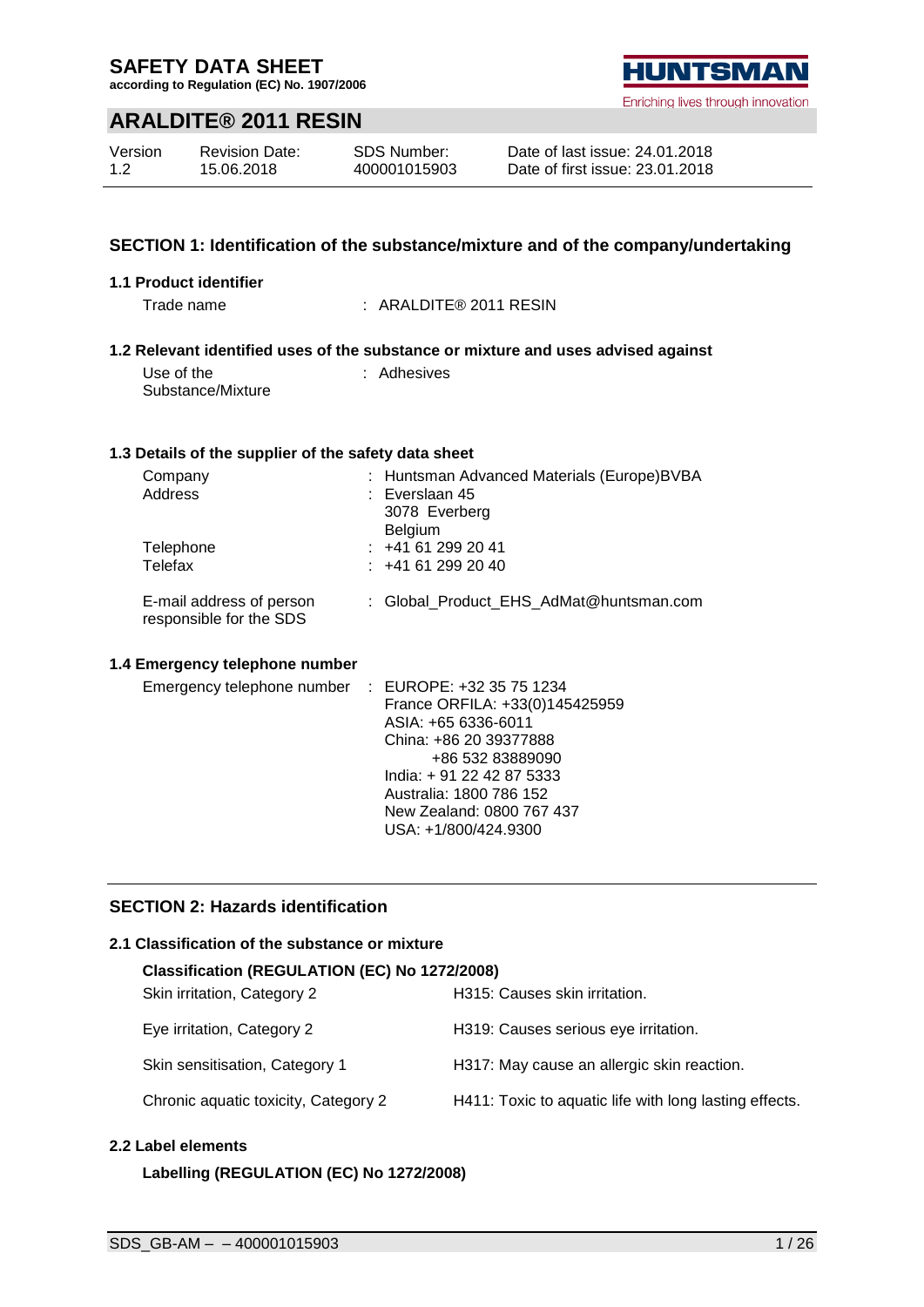**according to Regulation (EC) No. 1907/2006**

### **ARALDITE® 2011 RESIN**

| Version<br>1.2 <sub>1</sub> | <b>Revision Date:</b><br>15.06.2018 |    | <b>SDS Number:</b><br>400001015903                                         | Date of last issue: 24.01.2018<br>Date of first issue: 23.01.2018                                                                                                            |
|-----------------------------|-------------------------------------|----|----------------------------------------------------------------------------|------------------------------------------------------------------------------------------------------------------------------------------------------------------------------|
|                             | Hazard pictograms                   |    |                                                                            |                                                                                                                                                                              |
|                             | Signal word                         |    | Warning                                                                    |                                                                                                                                                                              |
|                             | <b>Hazard statements</b>            | t. | H <sub>315</sub><br>H317<br>H319<br>H411                                   | Causes skin irritation.<br>May cause an allergic skin reaction.<br>Causes serious eye irritation.<br>Toxic to aquatic life with long lasting effects.                        |
|                             | Precautionary statements            |    | <b>Prevention:</b><br>P <sub>261</sub><br>P <sub>264</sub><br>P273<br>P280 | Avoid breathing mist or vapours.<br>Wash skin thoroughly after handling.<br>Avoid release to the environment.<br>Wear protective gloves/ eye protection/ face<br>protection. |
|                             |                                     |    | <b>Response:</b>                                                           |                                                                                                                                                                              |
|                             |                                     |    | $P333 + P313$                                                              | If skin irritation or rash occurs: Get medical<br>advice/ attention.                                                                                                         |
|                             |                                     |    | P391                                                                       | Collect spillage.                                                                                                                                                            |

Hazardous components which must be listed on the label:

2,2'-[(1-methylethylidene)bis(4,1-phenyleneoxymethylene)]bisoxirane

bisphenol A - epoxy resins, number average MW >700 - <1100

Formaldehyde, oligomeric reaction products with 1-chloro-2,3-epoxypropane and phenol

#### **2.3 Other hazards**

This substance/mixture contains no components considered to be either persistent, bioaccumulative and toxic (PBT), or very persistent and very bioaccumulative (vPvB) at levels of 0.1% or higher.

### **SECTION 3: Composition/information on ingredients**

#### **3.2 Mixtures**

#### **Hazardous components**

| Chemical name                                                               | CAS-No.<br>EC-No.<br>Index-No.<br><b>Registration number</b> | Classification                                                                                       | Concent<br>ration<br>$(\% w/w)$ |
|-----------------------------------------------------------------------------|--------------------------------------------------------------|------------------------------------------------------------------------------------------------------|---------------------------------|
| 2,2'-[(1-methylethylidene)bis(4,1-<br>phenyleneoxymethylene)]bisoxir<br>ane | 1675-54-3<br>216-823-5<br>603-073-00-2<br>01-2119456619-26   | Skin Irrit. 2; H315<br>Eye Irrit. 2; H319<br><b>Skin Sens. 1; H317</b><br>Aquatic Chronic 2;<br>H411 | $>= 70 -$<br>~< 90              |
| bisphenol A - epoxy resins,<br>number average MW >700 -<br>< 1100           | 25068-38-6<br>Polymer                                        | Skin Irrit. 2; H315<br>Eye Irrit. 2; H319<br>Skin Sens. 1; H317                                      | $>= 1 - 5$<br>10                |
| Formaldehyde, oligomeric                                                    | 9003-36-5                                                    | Skin Irrit. 2; H315                                                                                  | $>= 2.5 -$                      |

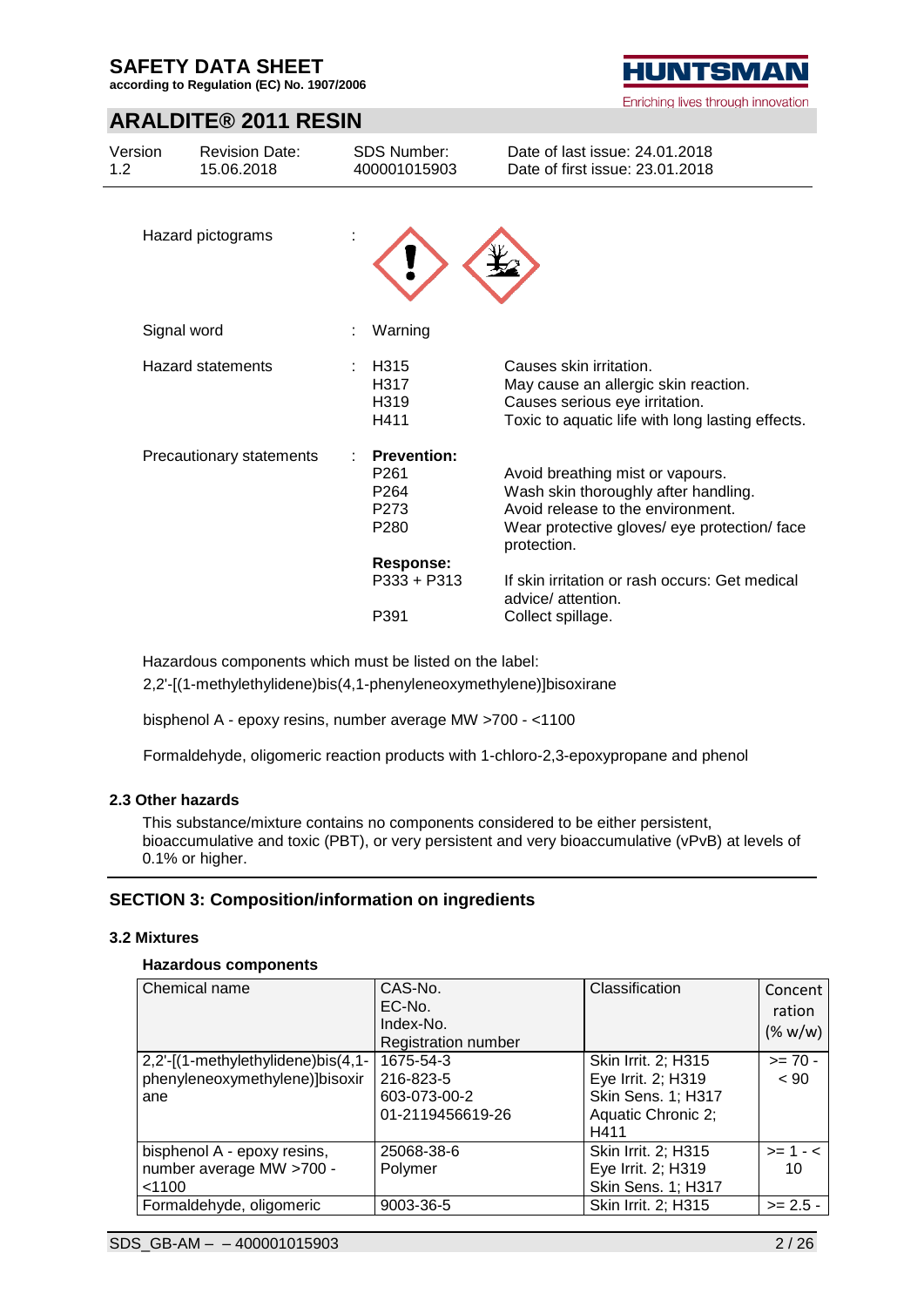**according to Regulation (EC) No. 1907/2006**

### **ARALDITE® 2011 RESIN**

| Version | <b>Revision Date:</b> | SDS Number:  | Date of last issue: 24.01.2018  |  |
|---------|-----------------------|--------------|---------------------------------|--|
| 1.2     | 15.06.2018            | 400001015903 | Date of first issue: 23.01.2018 |  |

| reaction products with 1-chloro-<br>12,3-epoxypropane and phenol | 500-006-8<br>01-2119454392-40 | Skin Sens. 1; H317<br>I Aquatic Chronic 2;<br>H411 | ~< 10 |  |  |
|------------------------------------------------------------------|-------------------------------|----------------------------------------------------|-------|--|--|
| $\Gamma$ ar avalanation of abbroviations associan 10             |                               |                                                    |       |  |  |

For explanation of abbreviations see section 16.

Both 25068-38-6 and 1675-54-3 can be used to describe the epoxy resin which is produced through the reaction of Bisphenol A and Epichlorohydrin

#### **SECTION 4: First aid measures**

#### **4.1 Description of first aid measures**

| General advice          | : Move out of dangerous area.<br>Show this safety data sheet to the doctor in attendance.<br>Treat symptomatically.<br>Get medical attention if symptoms occur.      |
|-------------------------|----------------------------------------------------------------------------------------------------------------------------------------------------------------------|
| If inhaled              | : If inhaled, remove to fresh air.<br>Get medical attention if symptoms occur.                                                                                       |
| In case of skin contact | : If skin irritation persists, call a physician.<br>If on skin, rinse well with water.<br>If on clothes, remove clothes.                                             |
| In case of eye contact  | : Immediately flush eye(s) with plenty of water.<br>Remove contact lenses.<br>Keep eye wide open while rinsing.<br>If eye irritation persists, consult a specialist. |
| If swallowed            | : Keep respiratory tract clear.<br>Never give anything by mouth to an unconscious person.<br>If symptoms persist, call a physician.                                  |

#### **4.2 Most important symptoms and effects, both acute and delayed** None known.

### **4.3 Indication of any immediate medical attention and special treatment needed**

Treatment : Treat symptomatically.

#### **SECTION 5: Firefighting measures**

| 5.1 Extinguishing media           |                                                                                                            |
|-----------------------------------|------------------------------------------------------------------------------------------------------------|
| Suitable extinguishing media      | Use extinguishing measures that are appropriate to local<br>circumstances and the surrounding environment. |
| Unsuitable extinguishing<br>media | : High volume water jet                                                                                    |

#### **5.2 Special hazards arising from the substance or mixture**

| Specific hazards during | Do not allow run-off from fire fighting to enter drains or water |
|-------------------------|------------------------------------------------------------------|
|                         |                                                                  |

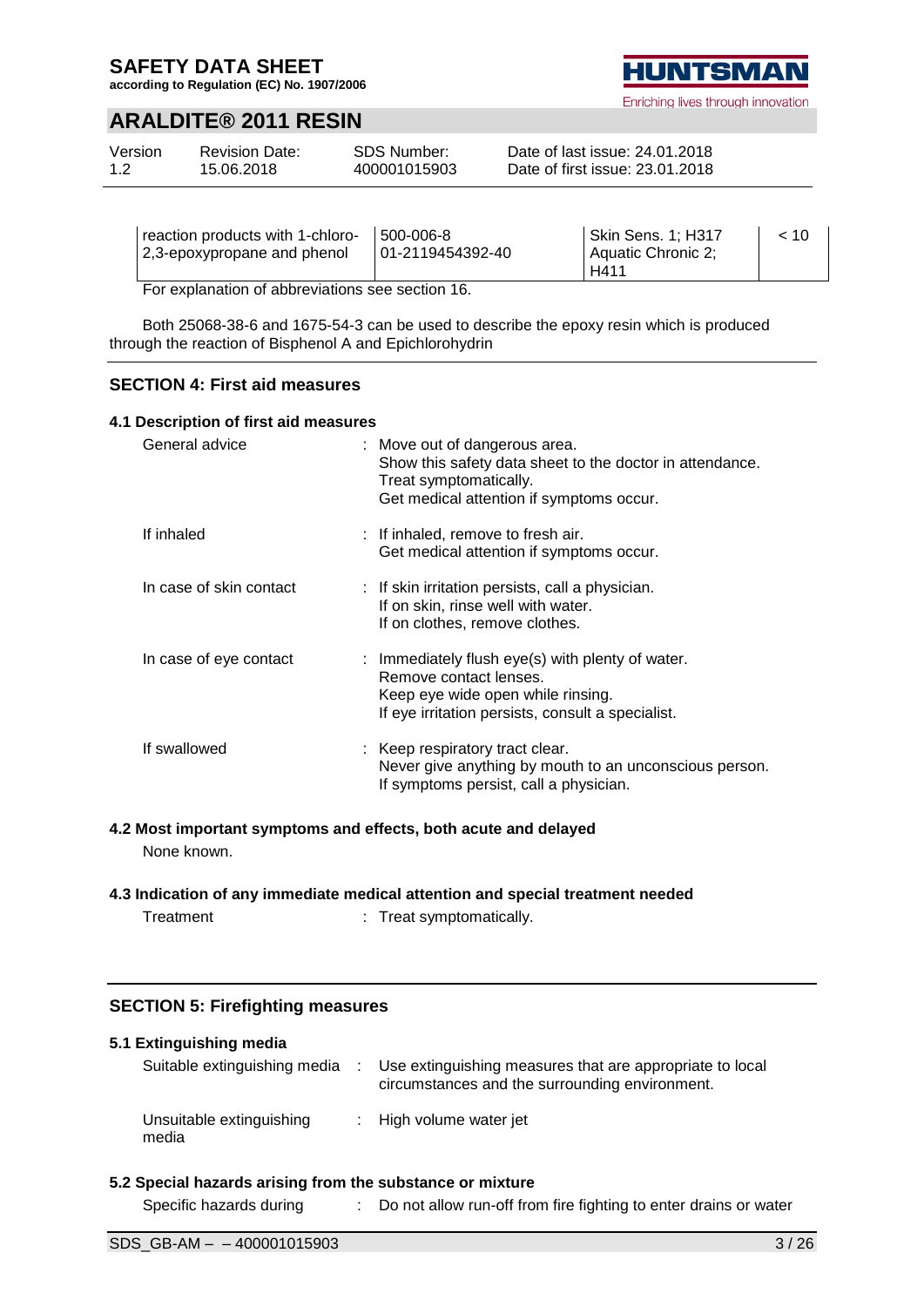**according to Regulation (EC) No. 1907/2006**

### **ARALDITE® 2011 RESIN**

| Version<br>1.2 <sub>1</sub> |                  | <b>Revision Date:</b><br>15.06.2018 | <b>SDS Number:</b><br>400001015903 | Date of last issue: 24.01.2018<br>Date of first issue: 23.01.2018                                                                                                                         |
|-----------------------------|------------------|-------------------------------------|------------------------------------|-------------------------------------------------------------------------------------------------------------------------------------------------------------------------------------------|
|                             |                  |                                     |                                    |                                                                                                                                                                                           |
|                             | firefighting     |                                     | courses.                           |                                                                                                                                                                                           |
|                             | products         | Hazardous combustion                |                                    | : No data is available on the product itself.                                                                                                                                             |
|                             |                  | 5.3 Advice for firefighters         |                                    |                                                                                                                                                                                           |
|                             | for firefighters | Special protective equipment        | necessary.                         | : Wear self-contained breathing apparatus for firefighting if                                                                                                                             |
|                             | methods          | Specific extinguishing              |                                    | : No data is available on the product itself.                                                                                                                                             |
|                             |                  | Further information                 | accordance with local regulations. | : Collect contaminated fire extinguishing water separately. This<br>must not be discharged into drains. Fire residues and<br>contaminated fire extinguishing water must be disposed of in |

#### **SECTION 6: Accidental release measures**

#### **6.1 Personal precautions, protective equipment and emergency procedures**

| Personal precautions          | : Use personal protective equipment.<br>Refer to protective measures listed in sections 7 and 8.                                                                  |
|-------------------------------|-------------------------------------------------------------------------------------------------------------------------------------------------------------------|
| 6.2 Environmental precautions |                                                                                                                                                                   |
| Environmental precautions     | : Prevent product from entering drains.<br>Prevent further leakage or spillage if safe to do so.<br>If the product contaminates rivers and lakes or drains inform |

#### **6.3 Methods and material for containment and cleaning up**

| Methods for cleaning up | : Soak up with inert absorbent material (e.g. sand, silica gel, |
|-------------------------|-----------------------------------------------------------------|
|                         | acid binder, universal binder, sawdust).                        |
|                         | Keep in suitable, closed containers for disposal.               |

respective authorities.

#### **6.4 Reference to other sections**

See Section 1 for emergency contact information.

For personal protection see section 8.

For disposal considerations see section 13.

- For disposal considerations see section 13., See Section 1 for emergency contact information.,
- For personal protection see section 8.

#### **SECTION 7: Handling and storage**

#### **7.1 Precautions for safe handling**

| Advice on safe handling | : Do not breathe vapours or spray mist.<br>Avoid exposure - obtain special instructions before use.<br>Avoid contact with skin and eyes.<br>For personal protection see section 8.<br>Smoking, eating and drinking should be prohibited in the<br>application area. |
|-------------------------|---------------------------------------------------------------------------------------------------------------------------------------------------------------------------------------------------------------------------------------------------------------------|
|-------------------------|---------------------------------------------------------------------------------------------------------------------------------------------------------------------------------------------------------------------------------------------------------------------|

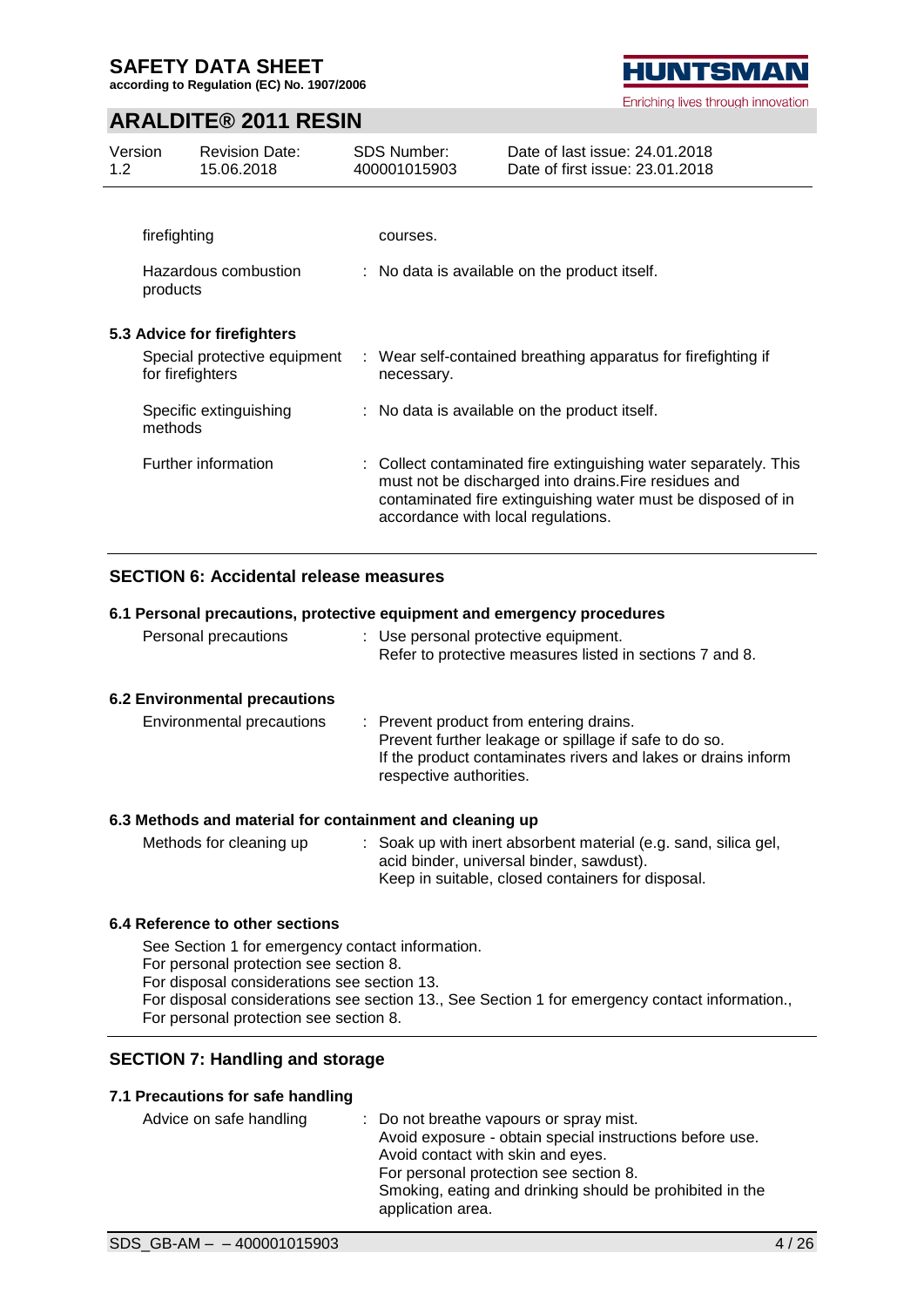**according to Regulation (EC) No. 1907/2006**

# **HUNTSMAN** Enriching lives through innovation

### **ARALDITE® 2011 RESIN**

| Version<br>1.2 | <b>Revision Date:</b><br>15.06.2018                              | <b>SDS Number:</b><br>400001015903                                                                                | Date of last issue: 24.01.2018<br>Date of first issue: 23.01.2018                                                                                                                                                                                            |
|----------------|------------------------------------------------------------------|-------------------------------------------------------------------------------------------------------------------|--------------------------------------------------------------------------------------------------------------------------------------------------------------------------------------------------------------------------------------------------------------|
|                |                                                                  | regulations.<br>used.                                                                                             | Dispose of rinse water in accordance with local and national<br>Persons susceptible to skin sensitisation problems or asthma,<br>allergies, chronic or recurrent respiratory disease should not<br>be employed in any process in which this mixture is being |
|                | Advice on protection against<br>fire and explosion               |                                                                                                                   | : Normal measures for preventive fire protection.                                                                                                                                                                                                            |
|                | Hygiene measures                                                 | : When using do not eat or drink. When using do not smoke.<br>Wash hands before breaks and at the end of workday. |                                                                                                                                                                                                                                                              |
|                | 7.2 Conditions for safe storage, including any incompatibilities |                                                                                                                   |                                                                                                                                                                                                                                                              |
|                | Requirements for storage<br>areas and containers                 | labelled containers.                                                                                              | : Keep container tightly closed in a dry and well-ventilated<br>place. Containers which are opened must be carefully<br>resealed and kept upright to prevent leakage. Keep in properly                                                                       |
|                | Recommended storage<br>temperature                               | : $2 - 40 °C$                                                                                                     |                                                                                                                                                                                                                                                              |
|                | Further information on<br>storage stability                      |                                                                                                                   | : No decomposition if stored and applied as directed.                                                                                                                                                                                                        |
|                |                                                                  |                                                                                                                   | Stable under normal conditions.                                                                                                                                                                                                                              |
|                | 7.3 Specific end use(s)                                          |                                                                                                                   |                                                                                                                                                                                                                                                              |
|                | Specific use(s)                                                  | : No data available                                                                                               |                                                                                                                                                                                                                                                              |
|                |                                                                  | No data available                                                                                                 |                                                                                                                                                                                                                                                              |

### **SECTION 8: Exposure controls/personal protection**

#### **8.1 Control parameters**

### **Occupational Exposure Limits**

| Components          | CAS-No.                                                                        | Value type (Form<br>of exposure) | Control parameters                                                             | <b>Basis</b> |
|---------------------|--------------------------------------------------------------------------------|----------------------------------|--------------------------------------------------------------------------------|--------------|
|                     |                                                                                |                                  |                                                                                |              |
| Silicon dioxide     | 7631-86-9                                                                      | TWA (inhalable                   | $6 \,\mathrm{mg/m}$                                                            | GB EH40      |
|                     |                                                                                | dust)                            | (Silica)                                                                       |              |
| Further information |                                                                                |                                  | For the purposes of these limits, respirable dust and inhalable dust are those |              |
|                     |                                                                                |                                  | fractions of airborne dust which will be collected when sampling is undertaken |              |
|                     | in accordance with the methods described in MDHS14/3 General methods for       |                                  |                                                                                |              |
|                     | sampling and gravimetric analysis of respirable and inhalable dust, The        |                                  |                                                                                |              |
|                     | COSHH definition of a substance hazardous to health includes dust of any       |                                  |                                                                                |              |
|                     | kind when present at a concentration in air equal to or greater than 10 mg.m-3 |                                  |                                                                                |              |
|                     | 8-hour TWA of inhalable dust or 4 mg.m-3 8-hour TWA of respirable dust.        |                                  |                                                                                |              |
|                     |                                                                                |                                  | This means that any dust will be subject to COSHH if people are exposed        |              |
|                     |                                                                                |                                  | above these levels. Some dusts have been assigned specific WELs and            |              |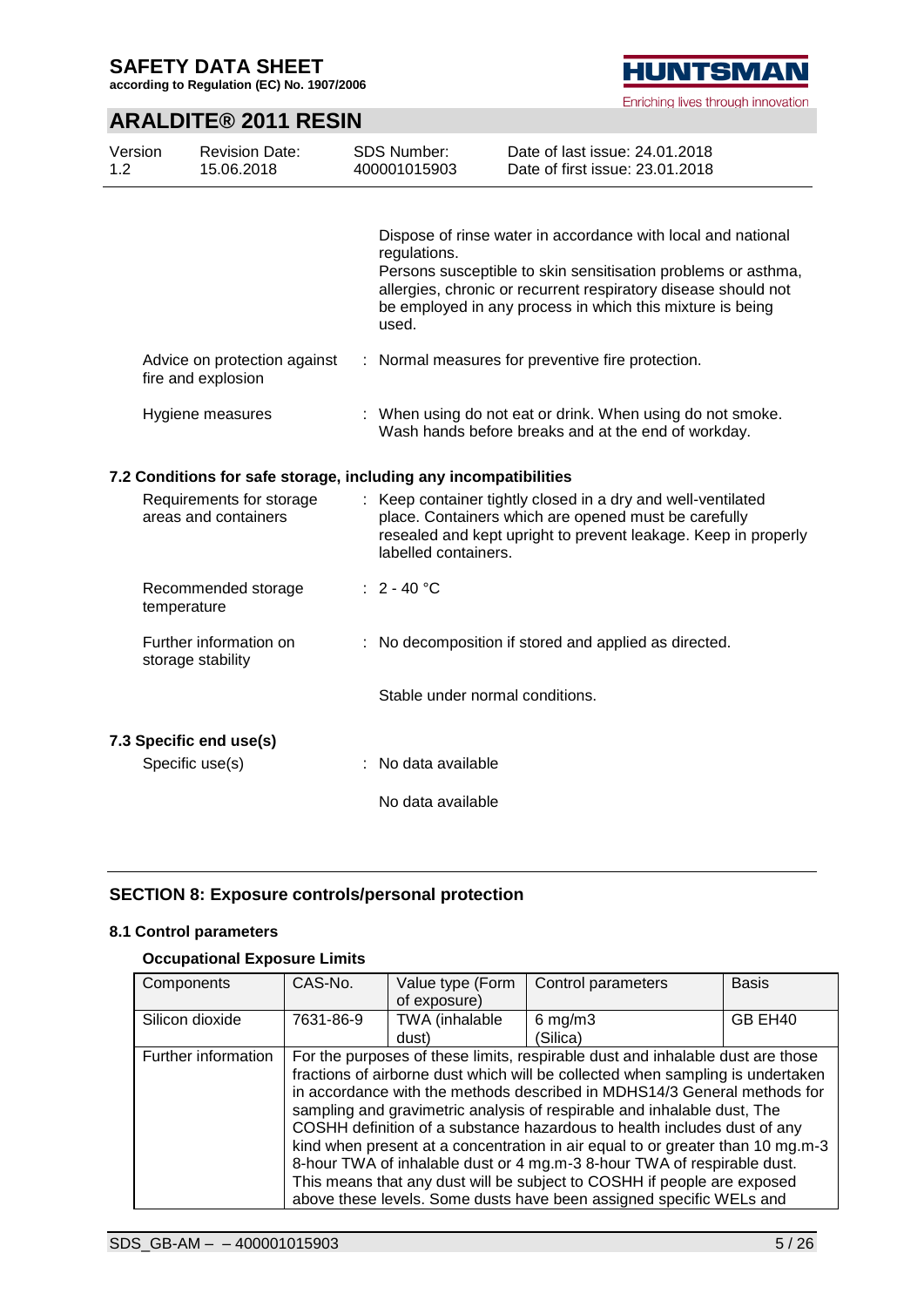**according to Regulation (EC) No. 1907/2006**

# **HUNTSMAN** Enriching lives through innovation

### **ARALDITE® 2011 RESIN**

| Version | <b>Revision Date:</b> | SDS Number:  | Date of last issue: 24.01.2018  |
|---------|-----------------------|--------------|---------------------------------|
| 1.2     | 15.06.2018            | 400001015903 | Date of first issue: 23.01.2018 |

|                     | used |                          | exposure to these must comply with the appropriate limit., Most industrial<br>dusts contain particles of a wide range of sizes. The behaviour, deposition<br>and fate of any particular particle after entry into the human respiratory system<br>and the body response that it elicits, depend on the nature and size of the<br>particle. HSE distinguishes two size fractions for limit-setting purposes termed<br>'inhalable' and 'respirable'., Inhalable dust approximates to the fraction of<br>airborne material that enters the nose and mouth during breathing and is<br>therefore available for deposition in the respiratory tract. Respirable dust<br>approximates to the fraction that penetrates to the gas exchange region of the<br>lung. Fuller definitions and explanatory material are given in MDHS14/3.,<br>Where dusts contain components that have their own assigned WEL, all the<br>relevant limits should be complied with., Where no specific short-term<br>exposure limit is listed, a figure three times the long-term exposure should be                                                                                                                                                                                                                                                                                                                                                                                                                                                                                                                                                                                                                                                                                                                       |         |
|---------------------|------|--------------------------|----------------------------------------------------------------------------------------------------------------------------------------------------------------------------------------------------------------------------------------------------------------------------------------------------------------------------------------------------------------------------------------------------------------------------------------------------------------------------------------------------------------------------------------------------------------------------------------------------------------------------------------------------------------------------------------------------------------------------------------------------------------------------------------------------------------------------------------------------------------------------------------------------------------------------------------------------------------------------------------------------------------------------------------------------------------------------------------------------------------------------------------------------------------------------------------------------------------------------------------------------------------------------------------------------------------------------------------------------------------------------------------------------------------------------------------------------------------------------------------------------------------------------------------------------------------------------------------------------------------------------------------------------------------------------------------------------------------------------------------------------------------------------------------------|---------|
|                     |      | TWA (Respirable<br>dust) | 2.4 mg/m3<br>(Silica)                                                                                                                                                                                                                                                                                                                                                                                                                                                                                                                                                                                                                                                                                                                                                                                                                                                                                                                                                                                                                                                                                                                                                                                                                                                                                                                                                                                                                                                                                                                                                                                                                                                                                                                                                                        | GB EH40 |
| Further information | used |                          | For the purposes of these limits, respirable dust and inhalable dust are those<br>fractions of airborne dust which will be collected when sampling is undertaken<br>in accordance with the methods described in MDHS14/3 General methods for<br>sampling and gravimetric analysis of respirable and inhalable dust, The<br>COSHH definition of a substance hazardous to health includes dust of any<br>kind when present at a concentration in air equal to or greater than 10 mg.m-3<br>8-hour TWA of inhalable dust or 4 mg.m-3 8-hour TWA of respirable dust.<br>This means that any dust will be subject to COSHH if people are exposed<br>above these levels. Some dusts have been assigned specific WELs and<br>exposure to these must comply with the appropriate limit., Most industrial<br>dusts contain particles of a wide range of sizes. The behaviour, deposition<br>and fate of any particular particle after entry into the human respiratory system<br>and the body response that it elicits, depend on the nature and size of the<br>particle. HSE distinguishes two size fractions for limit-setting purposes termed<br>'inhalable' and 'respirable'., Inhalable dust approximates to the fraction of<br>airborne material that enters the nose and mouth during breathing and is<br>therefore available for deposition in the respiratory tract. Respirable dust<br>approximates to the fraction that penetrates to the gas exchange region of the<br>lung. Fuller definitions and explanatory material are given in MDHS14/3.,<br>Where dusts contain components that have their own assigned WEL, all the<br>relevant limits should be complied with., Where no specific short-term<br>exposure limit is listed, a figure three times the long-term exposure should be |         |

### **Derived No Effect Level (DNEL) according to Regulation (EC) No. 1907/2006:**

| Substance name                                                                        | End Use        | Exposure routes | <b>Potential health</b><br>effects       | Value                |
|---------------------------------------------------------------------------------------|----------------|-----------------|------------------------------------------|----------------------|
| $2,2'-[(1-$<br>methylethylidene)bis(4,<br>1-<br>phenyleneoxymethylen<br>e)]bisoxirane | <b>Workers</b> | Dermal          | Systemic effects,<br>Short-term exposure | 8.33 mg/kg<br>bw/day |
|                                                                                       | <b>Workers</b> | Inhalation      | Systemic effects,<br>Short-term exposure | 12.25 mg/m3          |
|                                                                                       | <b>Workers</b> | Dermal          | Systemic effects,<br>Long-term exposure  | 8.33 mg/kg<br>bw/day |
|                                                                                       | Workers        | Inhalation      | Systemic effects,                        | 12.25 mg/m3          |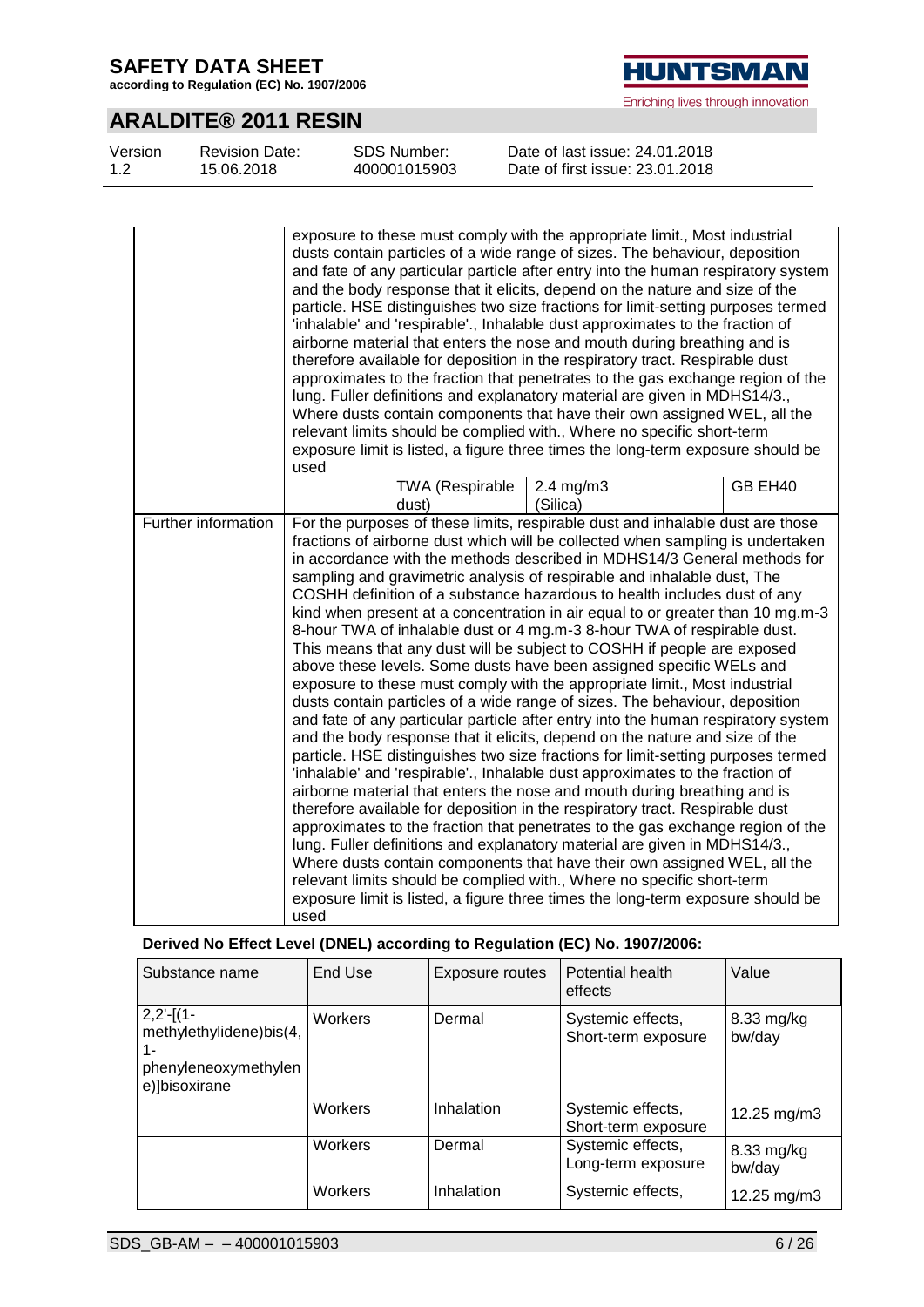**according to Regulation (EC) No. 1907/2006**

### **ARALDITE® 2011 RESIN**

Version 1.2

Revision Date: 15.06.2018

SDS Number: 400001015903

Date of last issue: 24.01.2018 Date of first issue: 23.01.2018

|                                                                                                   |           |            | Long-term exposure                       |                        |
|---------------------------------------------------------------------------------------------------|-----------|------------|------------------------------------------|------------------------|
|                                                                                                   | Consumers | Dermal     | Systemic effects,<br>Short-term exposure | 3.571 mg/kg<br>bw/day  |
|                                                                                                   | Consumers | Oral       | Systemic effects,<br>Short-term exposure | $0.75$ mg/kg<br>bw/day |
|                                                                                                   | Consumers | Dermal     | Systemic effects,<br>Long-term exposure  | 3.571 mg/kg<br>bw/day  |
|                                                                                                   | Consumers | Oral       | Systemic effects,<br>Long-term exposure  | 0.75 mg/kg<br>bw/day   |
| Bis(2-ethylhexyl)<br>adipate                                                                      | Workers   | Inhalation | Long-term systemic<br>effects            | 17.8 mg/m3             |
|                                                                                                   | Workers   | Inhalation | Systemic effects                         | 17.8 mg/m3             |
|                                                                                                   | Consumers | Inhalation | Long-term systemic<br>effects            | 4.4 mg/m3              |
|                                                                                                   | Consumers | Inhalation | Systemic effects                         | 4.4 mg/m3              |
|                                                                                                   | Workers   | Dermal     | Long-term systemic<br>effects            | 25.5 mg/kg             |
|                                                                                                   | Consumers | Dermal     | Long-term systemic<br>effects            | 13 mg/kg               |
|                                                                                                   | Consumers | Oral       | Long-term systemic<br>effects            | $1.3$ mg/kg            |
| Formaldehyde,<br>oligomeric reaction<br>products with 1-chloro-<br>2,3-epoxypropane and<br>phenol | Workers   | Dermal     | Acute local effects                      | 0.0083<br>mg/cm2       |
|                                                                                                   | Workers   | Dermal     | Long-term systemic<br>effects            | 104.15 mg/kg           |
|                                                                                                   | Workers   | Inhalation | Long-term systemic<br>effects            | 29.39 mg/m3            |
|                                                                                                   | Consumers | Dermal     | Long-term systemic<br>effects            | 62.5 mg/kg             |
|                                                                                                   | Consumers | Inhalation | Long-term systemic<br>effects            | 8.7 mg/m3              |
|                                                                                                   | Consumers | Oral       | Long-term systemic<br>effects            | 6.25 mg/kg             |
| Silicon dioxide                                                                                   | Workers   | Inhalation | Long-term systemic<br>effects            | $4$ mg/m $3$           |

#### **Predicted No Effect Concentration (PNEC) according to Regulation (EC) No. 1907/2006:**

| Substance name                                                              |                           | <b>Environmental Compartment</b> | Value         |
|-----------------------------------------------------------------------------|---------------------------|----------------------------------|---------------|
| 2,2'-[(1-methylethylidene)bis(4,1-<br>phenyleneoxymethylene)]bisoxira<br>ne |                           | Fresh water                      | $0.006$ mg/l  |
| Remarks:                                                                    | <b>Assessment Factors</b> |                                  |               |
|                                                                             |                           | Marine water                     | $0.0006$ mg/l |
| <b>Assessment Factors</b>                                                   |                           |                                  |               |

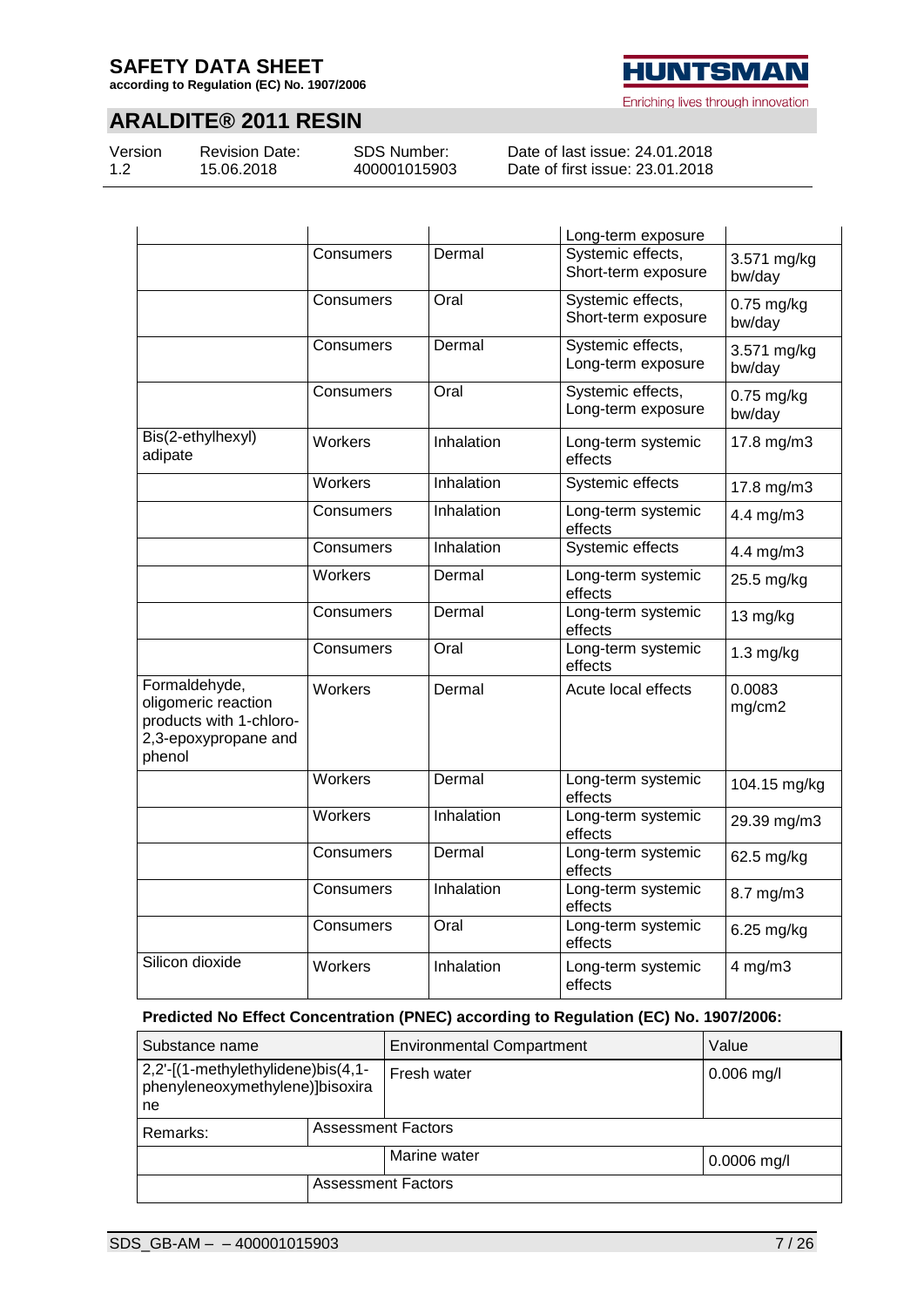**according to Regulation (EC) No. 1907/2006**

### **ARALDITE® 2011 RESIN**

Version 1.2

Revision Date: 15.06.2018

SDS Number: 400001015903

Date of last issue: 24.01.2018 Date of first issue: 23.01.2018

|                                                                                             |                           | Freshwater - intermittent  | 0.018 mg/l    |  |
|---------------------------------------------------------------------------------------------|---------------------------|----------------------------|---------------|--|
| <b>Assessment Factors</b>                                                                   |                           |                            |               |  |
|                                                                                             |                           | Fresh water sediment       | 0.996 mg/kg   |  |
|                                                                                             | Equilibrium method        |                            |               |  |
|                                                                                             |                           | Marine sediment            | 0.0996 mg/kg  |  |
|                                                                                             | Equilibrium method        |                            |               |  |
|                                                                                             |                           | Soil                       | 0.196 mg/kg   |  |
|                                                                                             | Equilibrium method        |                            |               |  |
|                                                                                             |                           | Sewage treatment plant     | 10 mg/l       |  |
|                                                                                             | <b>Assessment Factors</b> |                            |               |  |
|                                                                                             |                           | <b>Secondary Poisoning</b> | 11 mg/kg      |  |
| Bis(2-ethylhexyl) adipate                                                                   |                           | Fresh water                | 0.0032 mg/l   |  |
|                                                                                             |                           | Marine water               | 0.0032 mg/l   |  |
|                                                                                             |                           | Sewage treatment plant     | 35 mg/l       |  |
|                                                                                             | <b>Assessment Factors</b> |                            |               |  |
|                                                                                             |                           | Freshwater - intermittent  | 0.0032 mg/l   |  |
|                                                                                             |                           | Fresh water sediment       | 15.6 mg/kg    |  |
|                                                                                             | Equilibrium method        |                            |               |  |
|                                                                                             |                           | Marine sediment            | 17 mg/kg      |  |
|                                                                                             | Equilibrium method        |                            |               |  |
| Formaldehyde, oligomeric<br>reaction products with 1-chloro-<br>2,3-epoxypropane and phenol |                           | Fresh water                | $0.003$ mg/l  |  |
|                                                                                             | <b>Assessment Factors</b> |                            |               |  |
|                                                                                             |                           | Marine water               | 0.0003 mg/l   |  |
|                                                                                             | <b>Assessment Factors</b> |                            |               |  |
|                                                                                             |                           | Intermittent use/release   | $0.0254$ mg/l |  |
|                                                                                             | <b>Assessment Factors</b> |                            |               |  |
|                                                                                             |                           | Fresh water sediment       | 0.294 mg/kg   |  |
|                                                                                             | Equilibrium method        |                            |               |  |
|                                                                                             |                           | Marine sediment            | 0.0294 mg/kg  |  |
|                                                                                             | Equilibrium method        |                            |               |  |
|                                                                                             |                           | Soil                       | 0.237 mg/kg   |  |
|                                                                                             | Equilibrium method        |                            |               |  |
|                                                                                             |                           | Sewage treatment plant     | 10 mg/l       |  |
|                                                                                             |                           | <b>Assessment Factors</b>  |               |  |

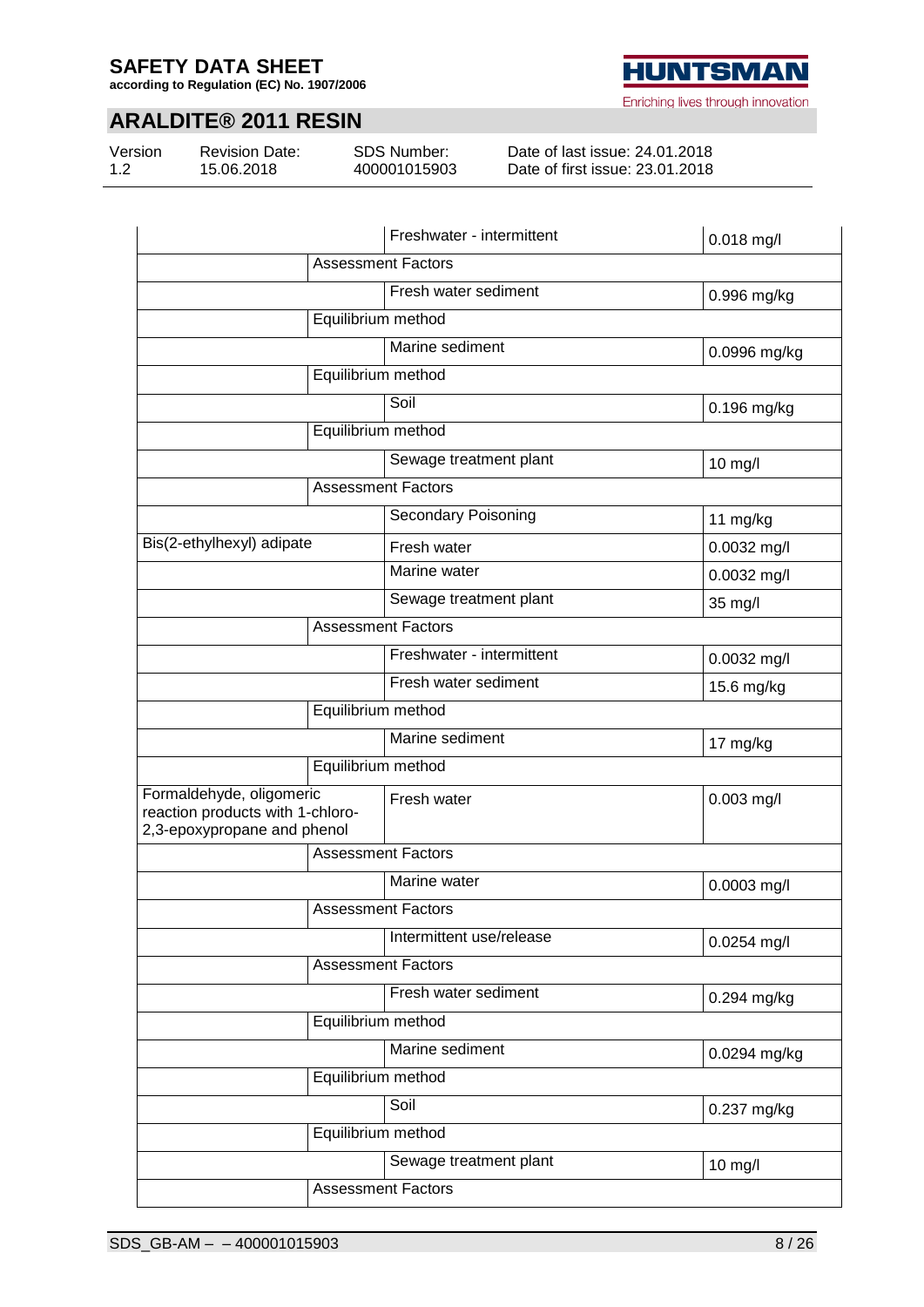**according to Regulation (EC) No. 1907/2006**

### **ARALDITE® 2011 RESIN**

| Version | <b>Revision Date:</b> | SDS Number:  | Date of last issue: 24.01.2018  |
|---------|-----------------------|--------------|---------------------------------|
| 1.2     | 15.06.2018            | 400001015903 | Date of first issue: 23.01.2018 |

#### **8.2 Exposure controls**

| Personal protective equipment                     |  |                                                                                                                                                                                          |  |  |  |  |
|---------------------------------------------------|--|------------------------------------------------------------------------------------------------------------------------------------------------------------------------------------------|--|--|--|--|
| Eye protection                                    |  | : Eye wash bottle with pure water<br>Tightly fitting safety goggles<br>Wear face-shield and protective suit for abnormal processing<br>problems.                                         |  |  |  |  |
| Hand protection<br>Material<br>Break through time |  | : butyl-rubber<br>$:$ > 8 h                                                                                                                                                              |  |  |  |  |
| Material                                          |  | Solvent-resistant gloves (butyl-rubber)                                                                                                                                                  |  |  |  |  |
| Material<br>Break through time                    |  | : Nitrile rubber<br>$: 10 - 480$ min                                                                                                                                                     |  |  |  |  |
| Material                                          |  | Neoprene gloves                                                                                                                                                                          |  |  |  |  |
| Remarks                                           |  | : The suitability for a specific workplace should be discussed<br>with the producers of the protective gloves.                                                                           |  |  |  |  |
| Skin and body protection                          |  | : Impervious clothing<br>Choose body protection according to the amount and<br>concentration of the dangerous substance at the work place.                                               |  |  |  |  |
| Respiratory protection                            |  | : No personal respiratory protective equipment normally<br>required.<br>In case of mist, spray or aerosol exposure wear suitable<br>personal respiratory protection and protective suit. |  |  |  |  |

### **SECTION 9: Physical and chemical properties**

#### **9.1 Information on basic physical and chemical properties**

| Appearance                   | : paste                                                             |
|------------------------------|---------------------------------------------------------------------|
| Colour                       | : natural colour                                                    |
| Odour                        | : slight                                                            |
| <b>Odour Threshold</b>       | : No data is available on the product itself.                       |
| pH                           | : ca. 6 (20 $^{\circ}$ C)<br>Concentration: 500 g/l                 |
| Melting point/freezing point | : No data available                                                 |
| Boiling point                | : $> 200 °C$                                                        |
| Flash point                  | : 210 °C<br>Method: Pensky-Martens closed cup, closed cup<br>260 °C |

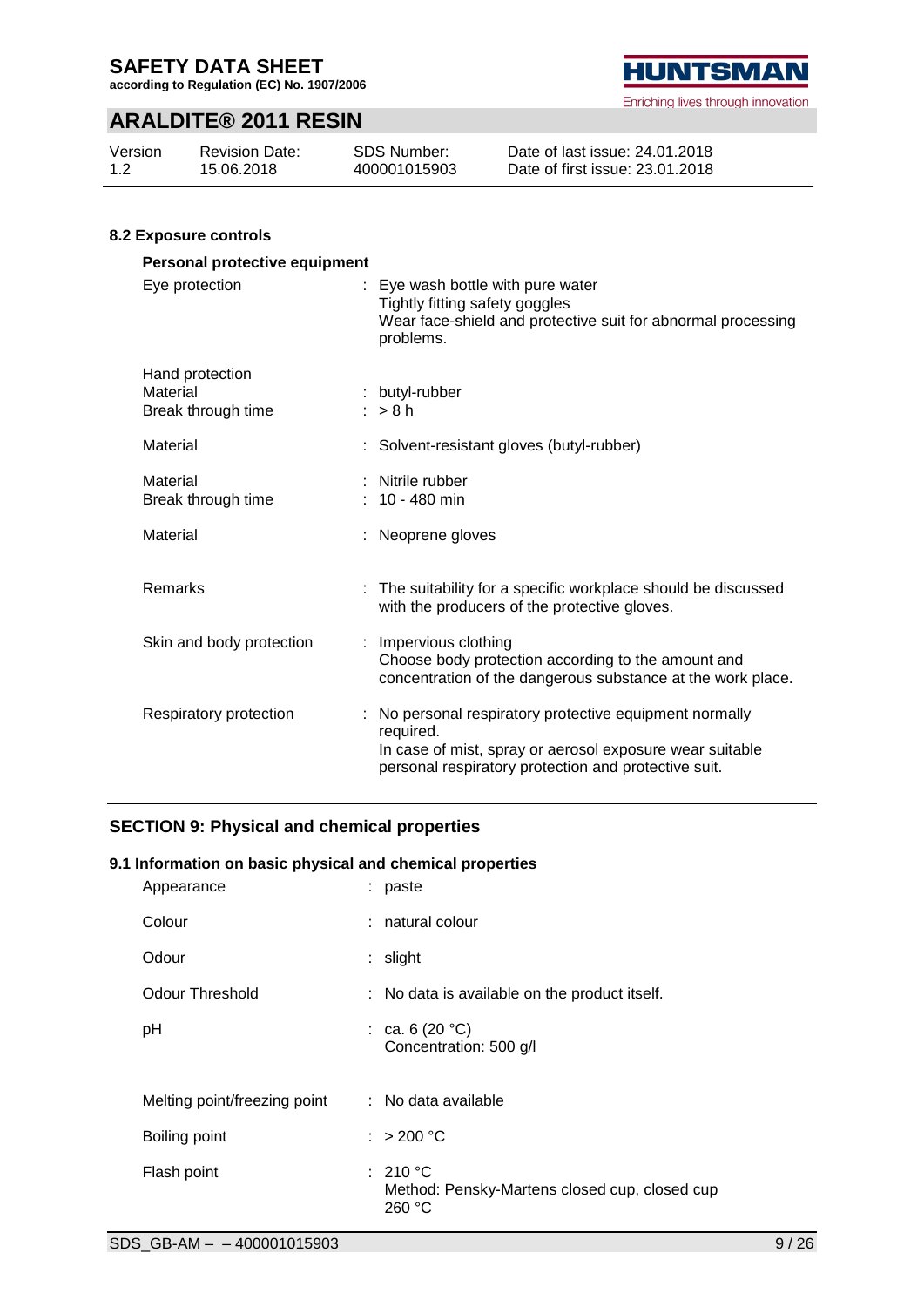**according to Regulation (EC) No. 1907/2006**

### **ARALDITE® 2011 RESIN**

| Version<br>1.2 | <b>Revision Date:</b><br>15.06.2018                 |    | <b>SDS Number:</b><br>400001015903 | Date of last issue: 24.01.2018<br>Date of first issue: 23.01.2018 |
|----------------|-----------------------------------------------------|----|------------------------------------|-------------------------------------------------------------------|
|                |                                                     |    |                                    |                                                                   |
|                |                                                     |    | Method: Cleveland open cup         |                                                                   |
|                | Evaporation rate                                    |    |                                    | : No data is available on the product itself.                     |
|                | Flammability (solid, gas)                           |    |                                    | : No data is available on the product itself.                     |
|                | Burning rate                                        |    |                                    | No data is available on the product itself.                       |
|                | Upper explosion limit / Upper<br>flammability limit |    |                                    | : No data is available on the product itself.                     |
|                | Lower explosion limit / Lower<br>flammability limit |    |                                    | : No data is available on the product itself.                     |
|                | Vapour pressure                                     |    | < $0.001$ hPa (20 °C)              |                                                                   |
|                | Relative vapour density                             |    |                                    | : No data is available on the product itself.                     |
|                | Relative density                                    |    |                                    | : No data is available on the product itself.                     |
|                | Density                                             | t. | 1.15 g/cm3 (25 $°C$ )              |                                                                   |
|                | Solubility(ies)<br>Water solubility                 |    | : practically insoluble (20 °C)    |                                                                   |
|                | Solubility in other solvents                        |    |                                    | : No data is available on the product itself.                     |
|                | Partition coefficient: n-<br>octanol/water          |    |                                    | : No data is available on the product itself.                     |
|                | Auto-ignition temperature                           |    |                                    | : No data is available on the product itself.                     |
|                | Decomposition temperature                           |    | : > 200 °C                         |                                                                   |
|                | Viscosity<br>Viscosity, dynamic                     |    | : $30,000 - 50,000$ mPa.s (25 °C)  |                                                                   |
|                | <b>Explosive properties</b>                         |    |                                    | No data is available on the product itself.                       |
|                | Oxidizing properties                                |    |                                    | No data is available on the product itself.                       |
|                | 9.2 Other information                               |    |                                    |                                                                   |
|                | Molecular weight                                    |    | No data available                  |                                                                   |

#### **SECTION 10: Stability and reactivity**

#### **10.1 Reactivity**

No dangerous reaction known under conditions of normal use.

#### **10.2 Chemical stability**

Stable under normal conditions. Stable under normal conditions.

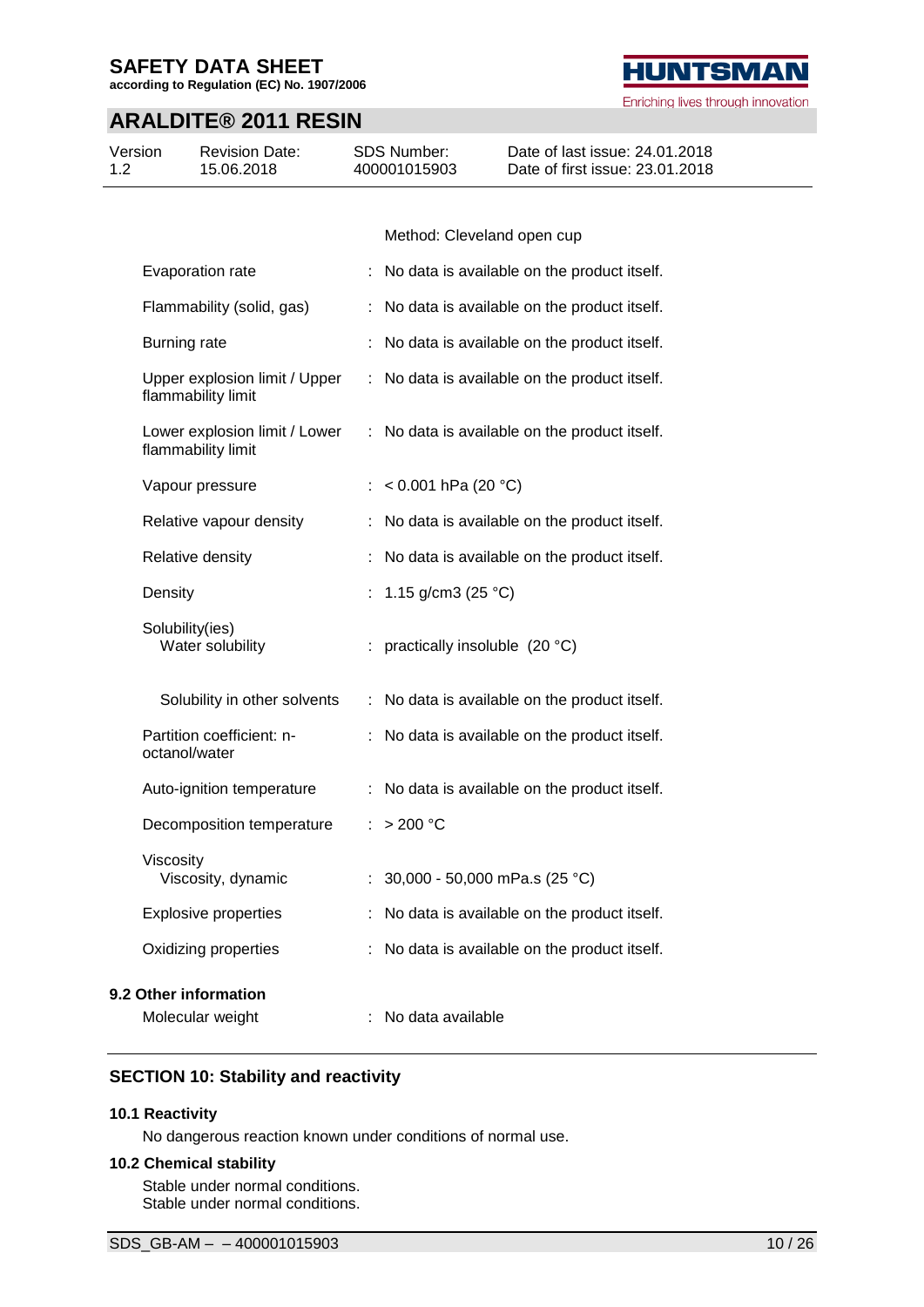**according to Regulation (EC) No. 1907/2006**

### **ARALDITE® 2011 RESIN**

| Version<br>1.2 | <b>Revision Date:</b><br>15.06.2018                                                                 | <b>SDS Number:</b><br>400001015903                        | Date of last issue: 24.01.2018<br>Date of first issue: 23.01.2018                                                                                                          |
|----------------|-----------------------------------------------------------------------------------------------------|-----------------------------------------------------------|----------------------------------------------------------------------------------------------------------------------------------------------------------------------------|
|                |                                                                                                     |                                                           |                                                                                                                                                                            |
|                | 10.3 Possibility of hazardous reactions                                                             |                                                           |                                                                                                                                                                            |
|                | Hazardous reactions                                                                                 |                                                           | No decomposition if stored and applied as directed.<br>No hazards to be specially mentioned.                                                                               |
|                |                                                                                                     |                                                           | No hazards to be specially mentioned.                                                                                                                                      |
|                | <b>10.4 Conditions to avoid</b>                                                                     |                                                           |                                                                                                                                                                            |
|                | Conditions to avoid                                                                                 | : None known.                                             |                                                                                                                                                                            |
|                | 10.5 Incompatible materials                                                                         |                                                           |                                                                                                                                                                            |
|                | Materials to avoid                                                                                  | : Strong acids<br>Strong bases<br>Strong oxidizing agents |                                                                                                                                                                            |
|                | 10.6 Hazardous decomposition products<br>Carbon oxides<br>Burning produces noxious and toxic fumes. |                                                           |                                                                                                                                                                            |
|                | <b>SECTION 11: Toxicological information</b>                                                        |                                                           |                                                                                                                                                                            |
|                | 11.1 Information on toxicological effects                                                           |                                                           |                                                                                                                                                                            |
|                | <b>Acute toxicity</b>                                                                               |                                                           |                                                                                                                                                                            |
|                | Components:                                                                                         |                                                           |                                                                                                                                                                            |
|                | 2,2'-[(1-methylethylidene)bis(4,1-phenyleneoxymethylene)]bisoxirane:<br>Acute oral toxicity         | toxicity                                                  | : LD50 (Rat, female): > 2,000 mg/kg<br>Method: OECD Test Guideline 420<br>Assessment: The substance or mixture has no acute oral                                           |
|                | bisphenol A - epoxy resins, number average MW >700 - <1100:                                         |                                                           |                                                                                                                                                                            |
|                | Acute oral toxicity                                                                                 | toxicity                                                  | : LD50 (Rat, female): > 2,000 mg/kg<br>Method: OECD Test Guideline 420<br>Assessment: The substance or mixture has no acute oral                                           |
|                | Acute oral toxicity                                                                                 |                                                           | Formaldehyde, oligomeric reaction products with 1-chloro-2,3-epoxypropane and phenol:<br>: LD50 (Rat, male and female): $> 5,000$ mg/kg<br>Method: OECD Test Guideline 401 |

Acute inhalation toxicity : No data available

### **Components:**

| 2,2'-[(1-methylethylidene)bis(4,1-phenyleneoxymethylene)]bisoxirane: |  |                                                |  |
|----------------------------------------------------------------------|--|------------------------------------------------|--|
| Acute dermal toxicity                                                |  | : LD50 (Rat, male and female): $> 2,000$ mg/kg |  |
|                                                                      |  | Method: OECD Test Guideline 402                |  |

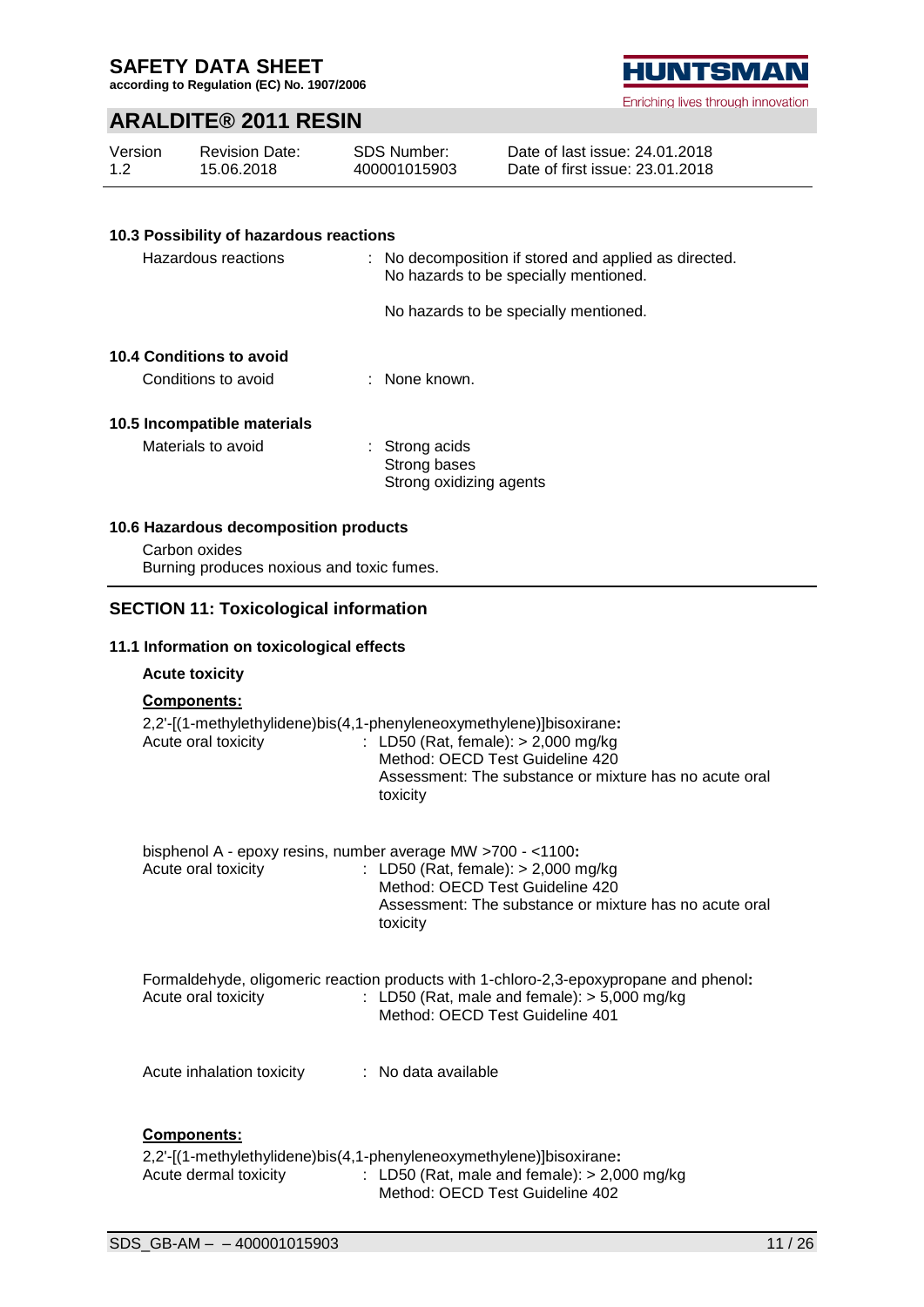**according to Regulation (EC) No. 1907/2006**

**HUNTSMAN** Enriching lives through innovation

### **ARALDITE® 2011 RESIN**

| Version<br>1.2 | <b>Revision Date:</b><br>15.06.2018                                                                                                                                                                               | <b>SDS Number:</b><br>400001015903          | Date of last issue: 24.01.2018<br>Date of first issue: 23.01.2018                                                                                                                                   |  |  |  |  |
|----------------|-------------------------------------------------------------------------------------------------------------------------------------------------------------------------------------------------------------------|---------------------------------------------|-----------------------------------------------------------------------------------------------------------------------------------------------------------------------------------------------------|--|--|--|--|
|                |                                                                                                                                                                                                                   |                                             |                                                                                                                                                                                                     |  |  |  |  |
|                |                                                                                                                                                                                                                   | toxicity                                    | Assessment: The substance or mixture has no acute dermal                                                                                                                                            |  |  |  |  |
|                | bisphenol A - epoxy resins, number average MW >700 - <1100:<br>Acute dermal toxicity                                                                                                                              | Method: OECD Test Guideline 402<br>toxicity | : LD50 (Rat, male and female): $> 2,000$ mg/kg<br>Assessment: The substance or mixture has no acute dermal                                                                                          |  |  |  |  |
|                | Acute dermal toxicity                                                                                                                                                                                             | Method: OECD Test Guideline 402<br>toxicity | Formaldehyde, oligomeric reaction products with 1-chloro-2,3-epoxypropane and phenol:<br>: LD50 (Rat, male and female): $> 2,000$ mg/kg<br>Assessment: The substance or mixture has no acute dermal |  |  |  |  |
|                | Acute toxicity (other routes of : No data available<br>administration)                                                                                                                                            |                                             |                                                                                                                                                                                                     |  |  |  |  |
|                | <b>Skin corrosion/irritation</b>                                                                                                                                                                                  |                                             |                                                                                                                                                                                                     |  |  |  |  |
|                | <b>Components:</b><br>2,2'-[(1-methylethylidene)bis(4,1-phenyleneoxymethylene)]bisoxirane:<br>Species: Rabbit<br>Assessment: Mild skin irritant<br>Method: OECD Test Guideline 404<br>Result: Irritating to skin. |                                             |                                                                                                                                                                                                     |  |  |  |  |
|                | bisphenol A - epoxy resins, number average MW >700 - <1100:<br>Method: OECD Test Guideline 404<br>Result: Skin irritation                                                                                         |                                             |                                                                                                                                                                                                     |  |  |  |  |
|                | Formaldehyde, oligomeric reaction products with 1-chloro-2,3-epoxypropane and phenol:<br>Species: Rabbit<br>Method: OECD Test Guideline 404<br>Result: Irritating to skin.                                        |                                             |                                                                                                                                                                                                     |  |  |  |  |
|                | Serious eye damage/eye irritation                                                                                                                                                                                 |                                             |                                                                                                                                                                                                     |  |  |  |  |
|                | Components:<br>2,2'-[(1-methylethylidene)bis(4,1-phenyleneoxymethylene)]bisoxirane:<br>Species: Rabbit<br>Assessment: Mild eye irritant<br>Method: OECD Test Guideline 405<br>Result: Irritating to eyes.         |                                             |                                                                                                                                                                                                     |  |  |  |  |
|                | bisphenol A - epoxy resins, number average MW >700 - <1100:<br>Species: Rabbit<br>Method: OECD Test Guideline 405<br>Result: Eye irritation                                                                       |                                             |                                                                                                                                                                                                     |  |  |  |  |
|                | Formaldehyde, oligomeric reaction products with 1-chloro-2,3-epoxypropane and phenol:                                                                                                                             |                                             |                                                                                                                                                                                                     |  |  |  |  |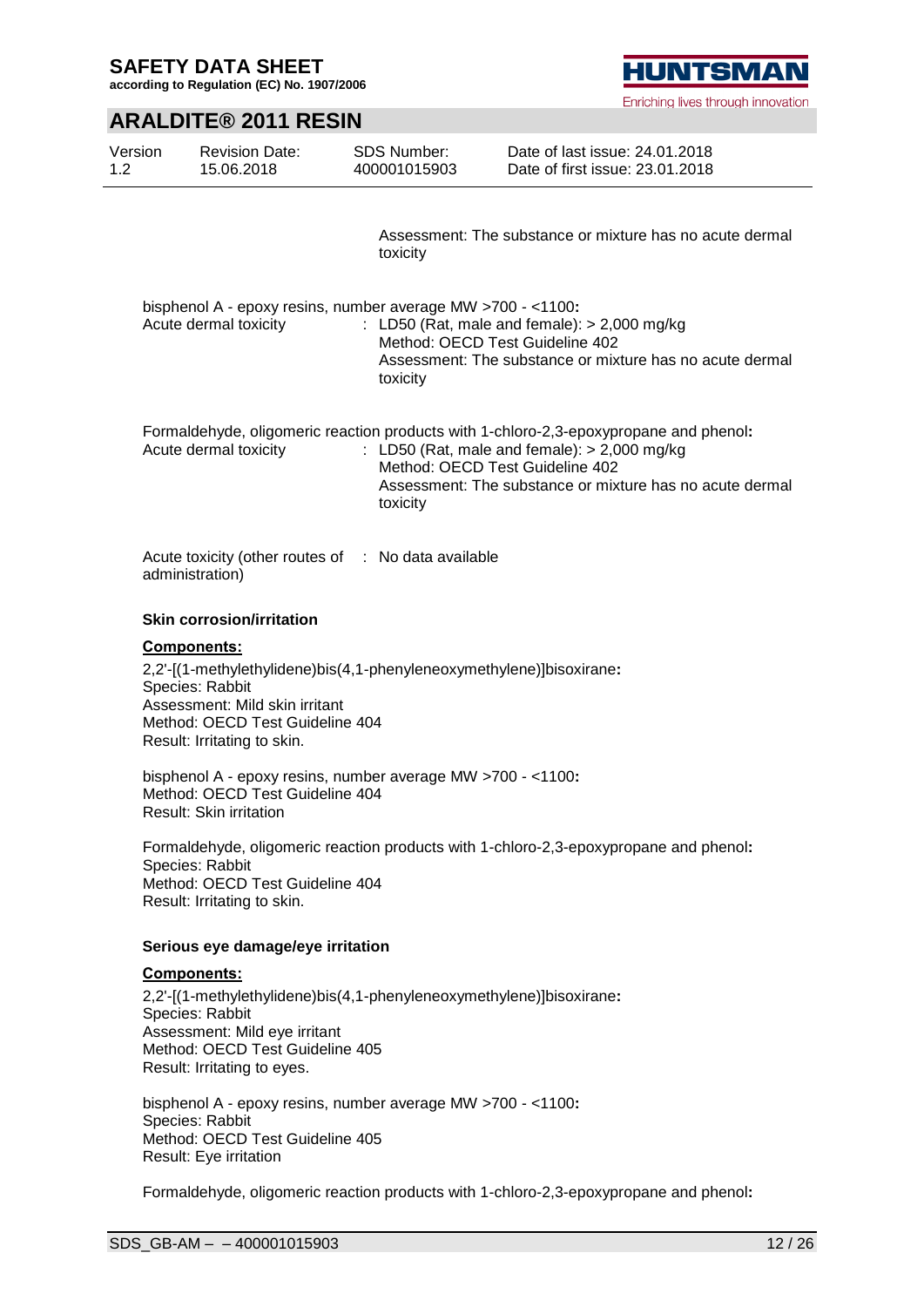**according to Regulation (EC) No. 1907/2006**

### **ARALDITE® 2011 RESIN**

Version 1.2

Revision Date: 15.06.2018



Date of last issue: 24.01.2018 Date of first issue: 23.01.2018

Species: Rabbit Method: OECD Test Guideline 405 Result: No eye irritation

#### **Respiratory or skin sensitisation**

#### **Components:**

2,2'-[(1-methylethylidene)bis(4,1-phenyleneoxymethylene)]bisoxirane**:** Exposure routes: Skin Species: Mouse Assessment: May cause sensitisation by skin contact. Method: OECD Test Guideline 429 Result: Causes sensitisation.

bisphenol A - epoxy resins, number average MW >700 - <1100**:** Exposure routes: Skin Species: Guinea pig Method: OECD Test Guideline 406 Result: May cause sensitisation by skin contact.

Formaldehyde, oligomeric reaction products with 1-chloro-2,3-epoxypropane and phenol**:** Exposure routes: Skin Species: Mouse Method: OECD Test Guideline 429 Result: May cause sensitisation by skin contact.

Assessment: No data available

#### **Germ cell mutagenicity**

#### **Components:**

2,2'-[(1-methylethylidene)bis(4,1-phenyleneoxymethylene)]bisoxirane**:**

Genotoxicity in vitro : Metabolic activation: with and without metabolic activation Method: OECD Test Guideline 476 Result: positive

> : Concentration: 0 - 5000 ug/plate Metabolic activation: with and without metabolic activation Method: OECD Test Guideline 471 Result: positive

bisphenol A - epoxy resins, number average MW >700 - <1100**:**

Genotoxicity in vitro : Metabolic activation: with and without metabolic activation Method: OECD Test Guideline 476 Result: Positive results were obtained in some in vitro tests.

> : Metabolic activation: with and without metabolic activation Method: OECD Test Guideline 471 Result: negative

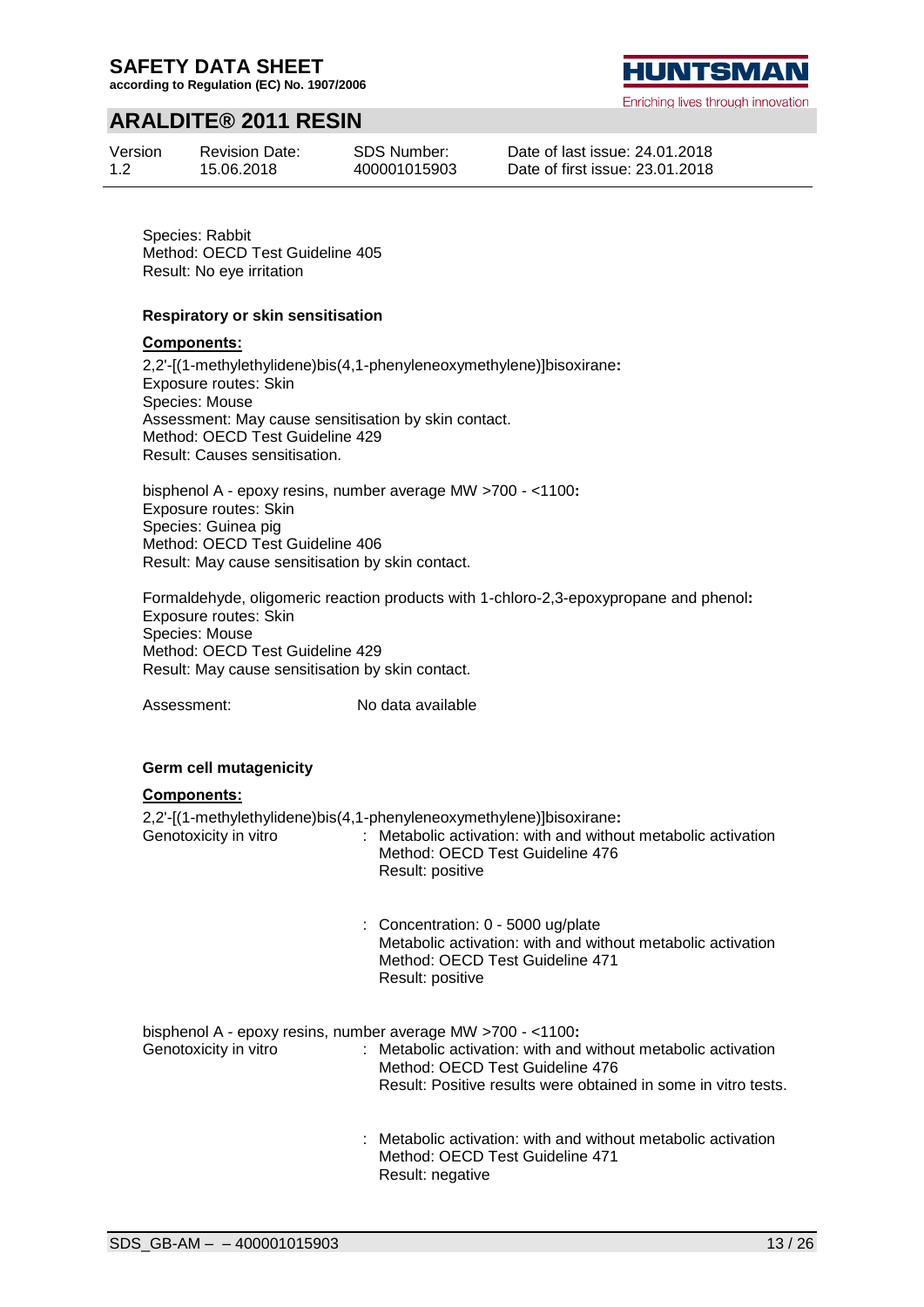**according to Regulation (EC) No. 1907/2006**

### **ARALDITE® 2011 RESIN**

| Version | <b>Revision Date:</b> | SDS Number:  | Date of last issue: 24.01.2018  |
|---------|-----------------------|--------------|---------------------------------|
| 1.2     | 15.06.2018            | 400001015903 | Date of first issue: 23.01.2018 |

| Genotoxicity in vitro                                                               | Formaldehyde, oligomeric reaction products with 1-chloro-2,3-epoxypropane and phenol:<br>: Metabolic activation: with and without metabolic activation<br>Method: OECD Test Guideline 471<br>Result: positive |
|-------------------------------------------------------------------------------------|---------------------------------------------------------------------------------------------------------------------------------------------------------------------------------------------------------------|
|                                                                                     | : Metabolic activation: with and without metabolic activation<br>Method: OECD Test Guideline 473<br>Result: positive                                                                                          |
|                                                                                     | : Metabolic activation: with and without metabolic activation<br>Method: OECD Test Guideline 476<br>Result: positive                                                                                          |
| <u>Components:</u>                                                                  |                                                                                                                                                                                                               |
|                                                                                     | 2,2'-[(1-methylethylidene)bis(4,1-phenyleneoxymethylene)]bisoxirane:                                                                                                                                          |
| Genotoxicity in vivo                                                                | : Cell type: Germ<br>Application Route: Oral                                                                                                                                                                  |
|                                                                                     | Method: OECD Test Guideline 478<br>Result: negative                                                                                                                                                           |
|                                                                                     | Cell type: Somatic                                                                                                                                                                                            |
|                                                                                     | <b>Application Route: Oral</b><br>Dose: 0 - 5000 mg/kg                                                                                                                                                        |
|                                                                                     | Method: OPPTS 870.5395<br>Result: negative                                                                                                                                                                    |
| bisphenol A - epoxy resins, number average MW >700 - <1100:<br>Genotoxicity in vivo | : Cell type: Germ                                                                                                                                                                                             |
|                                                                                     | <b>Application Route: Oral</b>                                                                                                                                                                                |
|                                                                                     | Method: OECD Test Guideline 478<br>Result: negative                                                                                                                                                           |
|                                                                                     | Cell type: Somatic<br><b>Application Route: Oral</b>                                                                                                                                                          |
|                                                                                     | Dose: 0 - 5000 mg/kg<br>Method: OPPTS 870.5395                                                                                                                                                                |
|                                                                                     | Result: negative                                                                                                                                                                                              |
| Genotoxicity in vivo                                                                | Formaldehyde, oligomeric reaction products with 1-chloro-2,3-epoxypropane and phenol:<br>: Cell type: Somatic                                                                                                 |
|                                                                                     | Application Route: Oral                                                                                                                                                                                       |
|                                                                                     | Exposure time: 48 h<br>Dose: 2000 mg/kg                                                                                                                                                                       |
|                                                                                     | Method: OECD Test Guideline 474<br>Result: negative                                                                                                                                                           |
|                                                                                     |                                                                                                                                                                                                               |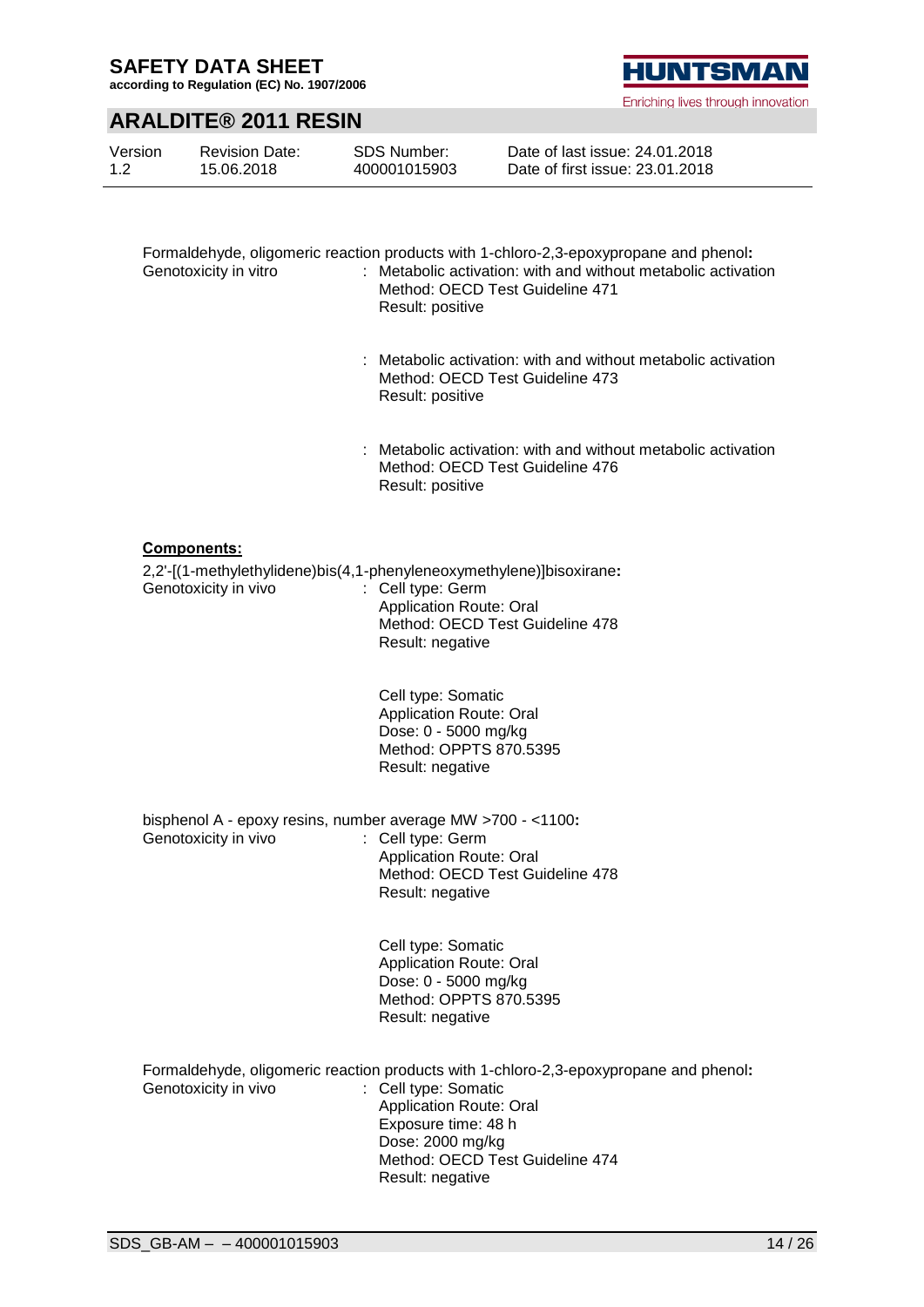**according to Regulation (EC) No. 1907/2006**

### **ARALDITE® 2011 RESIN**

Version 1.2

Revision Date: 15.06.2018

SDS Number: 400001015903 **HUNTSMA** 

Enriching lives through innovation

Date of last issue: 24.01.2018 Date of first issue: 23.01.2018

Cell type: Somatic Application Route: Oral Dose: 2000 mg/kg Method: OECD Test Guideline 486 Result: negative

#### **Carcinogenicity**

#### **Components:**

2,2'-[(1-methylethylidene)bis(4,1-phenyleneoxymethylene)]bisoxirane**:** Species: Rat, male and female Application Route: Oral Exposure time: 24 month(s) Dose: 15 mg/kg Frequency of Treatment: 7 days/week Method: OECD Test Guideline 453 Result: negative

Species: Mouse, male Application Route: Dermal Exposure time: 24 month(s) Dose: 0.1 mg/kg Frequency of Treatment: 3 days/week Method: OECD Test Guideline 453 Result: negative

Species: Rat, female Application Route: Dermal Exposure time: 24 month(s) Dose: 1 mg/kg Frequency of Treatment: 5 days/week Method: OECD Test Guideline 453 Result: negative

bisphenol A - epoxy resins, number average MW >700 - <1100**:** Species: Rat, male and female Application Route: Oral Exposure time: 24 month(s) Dose: 15 mg/kg Frequency of Treatment: 7 daily Method: OECD Test Guideline 453 Result: negative

Carcinogenicity - Assessment

: No data available

#### **Reproductive toxicity**

#### **Components:**

2,2'-[(1-methylethylidene)bis(4,1-phenyleneoxymethylene)]bisoxirane**:** Effects on fertility : Test Type: Two-generation study Species: Rat, male and female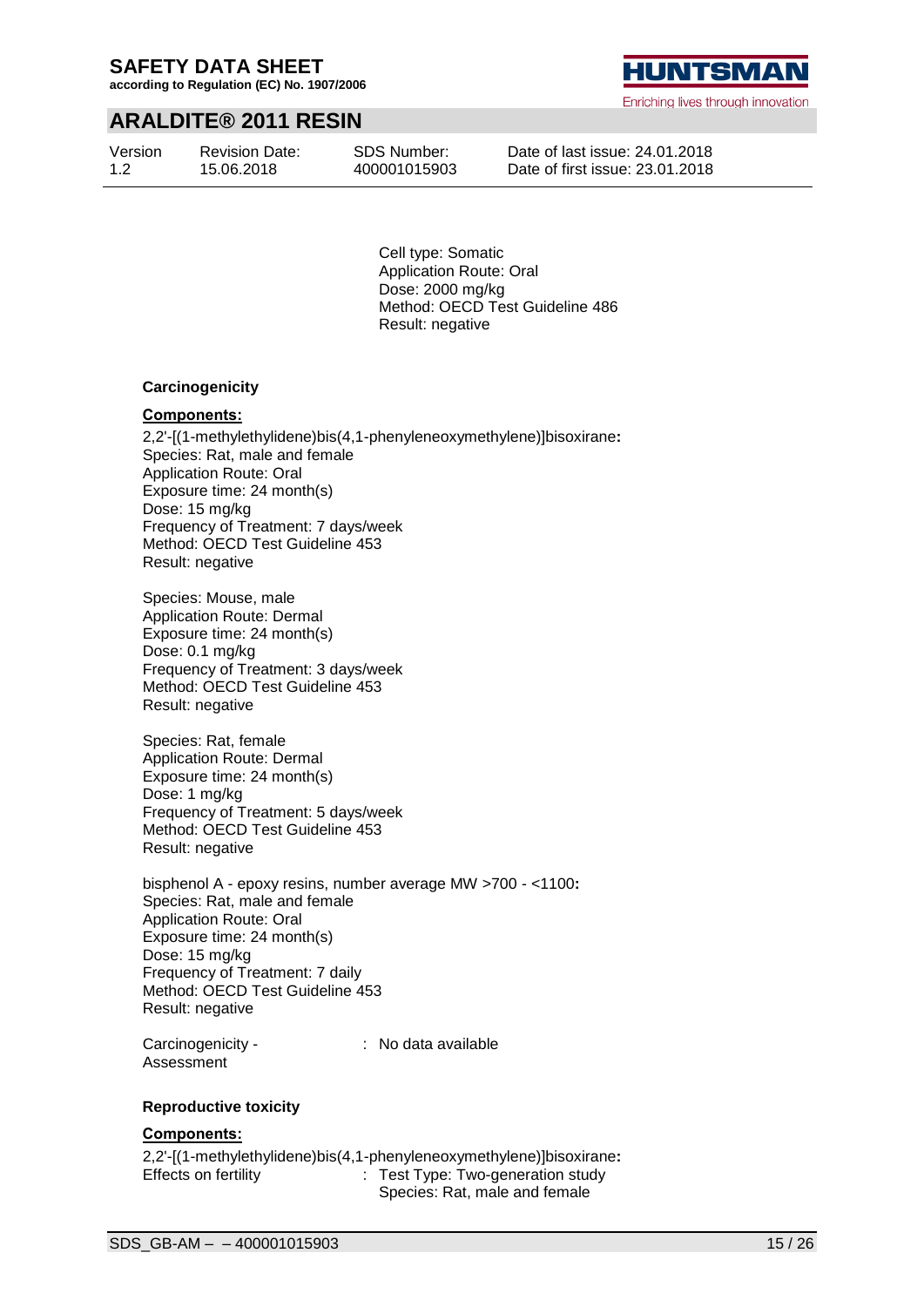**according to Regulation (EC) No. 1907/2006**

**HUNTSMAN** 

Enriching lives through innovation

### **ARALDITE® 2011 RESIN**

| Version<br>1.2 | <b>Revision Date:</b><br>15.06.2018 | <b>SDS Number:</b><br>400001015903                                   | Date of last issue: 24.01.2018<br>Date of first issue: 23.01.2018                     |
|----------------|-------------------------------------|----------------------------------------------------------------------|---------------------------------------------------------------------------------------|
|                |                                     |                                                                      |                                                                                       |
|                |                                     | <b>Application Route: Oral</b>                                       |                                                                                       |
|                |                                     |                                                                      | Dose: >750 milligram per kilogram                                                     |
|                |                                     |                                                                      | General Toxicity - Parent: No-observed-effect level: 540                              |
|                |                                     | mg/kg body weight                                                    |                                                                                       |
|                |                                     | body weight                                                          | General Toxicity F1: No-observed-effect level: 540 mg/kg                              |
|                |                                     |                                                                      | Symptoms: No adverse effects                                                          |
|                |                                     |                                                                      | Method: OECD Test Guideline 416                                                       |
|                |                                     |                                                                      | Result: No effects on fertility and early embryonic                                   |
|                |                                     | development were detected.                                           |                                                                                       |
|                |                                     | bisphenol A - epoxy resins, number average MW >700 - <1100:          |                                                                                       |
|                |                                     |                                                                      | Species: Rat, male and female                                                         |
|                |                                     | <b>Application Route: Oral</b>                                       |                                                                                       |
|                |                                     |                                                                      | General Toxicity - Parent: No-observed-effect level: 750                              |
|                |                                     | mg/kg body weight                                                    |                                                                                       |
|                |                                     |                                                                      | General Toxicity F1: No-observed-effect level: 750 mg/kg                              |
|                |                                     | body weight                                                          |                                                                                       |
|                |                                     |                                                                      | Method: OECD Test Guideline 416                                                       |
|                |                                     |                                                                      | Result: No effects on fertility and early embryonic                                   |
|                |                                     | development were detected.                                           |                                                                                       |
|                |                                     |                                                                      | Formaldehyde, oligomeric reaction products with 1-chloro-2,3-epoxypropane and phenol: |
|                |                                     |                                                                      | Species: Rat, male and female                                                         |
|                |                                     | <b>Application Route: Oral</b>                                       |                                                                                       |
|                |                                     |                                                                      | Method: OECD Test Guideline 416                                                       |
|                |                                     |                                                                      | Result: No effects on fertility and early embryonic                                   |
|                |                                     | development were detected.                                           |                                                                                       |
|                |                                     |                                                                      |                                                                                       |
|                | <b>Components:</b>                  |                                                                      |                                                                                       |
|                |                                     | 2,2'-[(1-methylethylidene)bis(4,1-phenyleneoxymethylene)]bisoxirane: |                                                                                       |
|                | Effects on foetal                   | : Species: Rabbit, female                                            |                                                                                       |
|                | development                         | <b>Application Route: Dermal</b>                                     |                                                                                       |
|                |                                     |                                                                      | General Toxicity Maternal: No observed adverse effect level:                          |
|                |                                     | 30 mg/kg body weight                                                 |                                                                                       |
|                |                                     | Method: Other guidelines                                             |                                                                                       |
|                |                                     | Result: No teratogenic effects                                       |                                                                                       |
|                |                                     |                                                                      |                                                                                       |
|                |                                     | Species: Rabbit, female                                              |                                                                                       |
|                |                                     | <b>Application Route: Oral</b>                                       |                                                                                       |
|                |                                     |                                                                      | General Toxicity Maternal: No observed adverse effect level:                          |
|                |                                     | 60 mg/kg body weight                                                 |                                                                                       |
|                |                                     |                                                                      | Method: OECD Test Guideline 414                                                       |
|                |                                     | Result: No teratogenic effects                                       |                                                                                       |
|                |                                     | Species: Rat, female                                                 |                                                                                       |
|                |                                     | <b>Application Route: Oral</b>                                       |                                                                                       |
|                |                                     |                                                                      | General Toxicity Maternal: No observed adverse effect level:                          |
|                |                                     | 180 mg/kg body weight                                                |                                                                                       |
|                |                                     |                                                                      | Method: OECD Test Guideline 414                                                       |
|                |                                     | Result: No teratogenic effects                                       |                                                                                       |
|                |                                     |                                                                      |                                                                                       |
|                |                                     | bisphenol A - epoxy resins, number average MW >700 - <1100:          |                                                                                       |

Species: Rabbit, female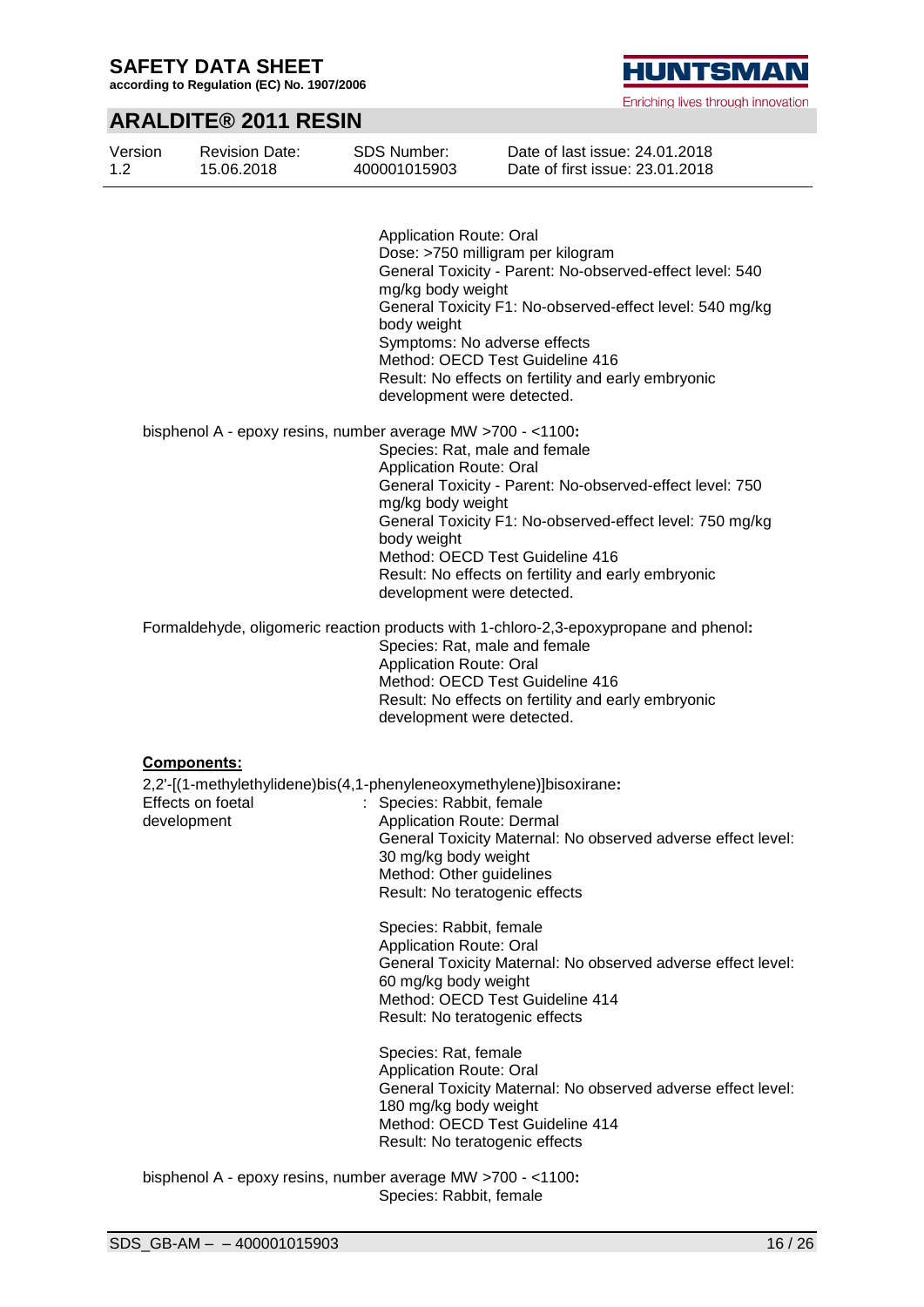Version

**according to Regulation (EC) No. 1907/2006**

### **ARALDITE® 2011 RESIN**

Revision Date:

1.2 15.06.2018 400001015903 Date of first issue: 23.01.2018 Application Route: Dermal General Toxicity Maternal: No observed adverse effect level: 30 mg/kg body weight Method: Other guidelines Result: No teratogenic effects Species: Rabbit, female Application Route: Oral General Toxicity Maternal: No observed adverse effect level: 60 mg/kg body weight Method: OECD Test Guideline 414 Result: No teratogenic effects Species: Rat, female Application Route: Oral General Toxicity Maternal: No observed adverse effect level: 180 mg/kg body weight Method: OECD Test Guideline 414 Result: No teratogenic effects Formaldehyde, oligomeric reaction products with 1-chloro-2,3-epoxypropane and phenol**:** Species: Rabbit, female Application Route: Dermal General Toxicity Maternal: No observed adverse effect level: 30 mg/kg body weight Result: No teratogenic effects Reproductive toxicity - Assessment : No data available **STOT - single exposure** No data available **STOT - repeated exposure** No data available **Repeated dose toxicity Components:** 2,2'-[(1-methylethylidene)bis(4,1-phenyleneoxymethylene)]bisoxirane**:** Species: Rat, male and female NOAEL: 50 mg/kg Application Route: Ingestion Exposure time: 14 WeeksNumber of exposures: 7 d Method: Subchronic toxicity

SDS Number:

Species: Rat, male and female NOEL: 10 mg/kg Application Route: Skin contact Exposure time: 13 WeeksNumber of exposures: 5 d Method: Subchronic toxicity

Species: Mouse, male

Date of last issue: 24.01.2018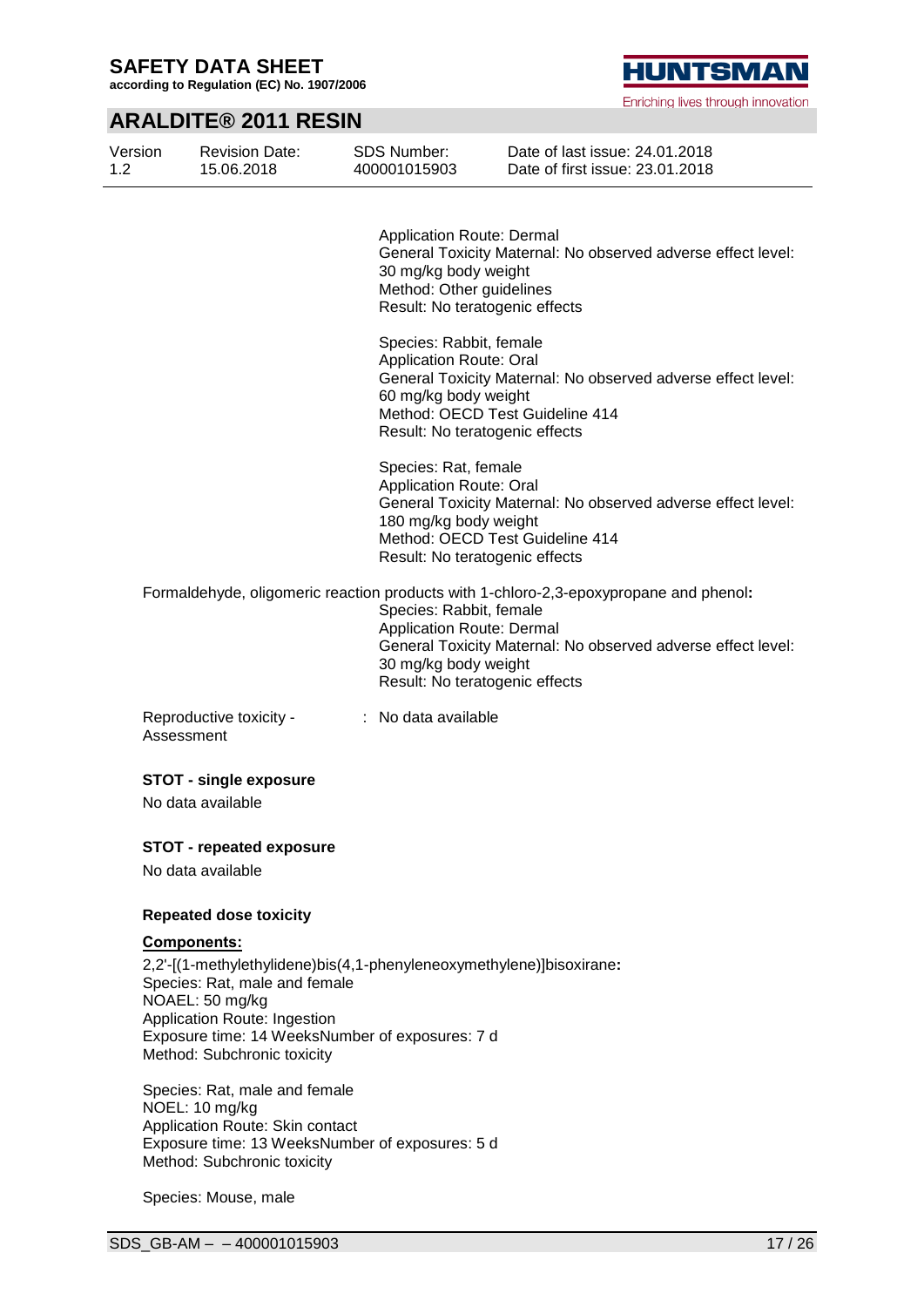**according to Regulation (EC) No. 1907/2006**

### **ARALDITE® 2011 RESIN**

Version 1.2 Revision Date: 15.06.2018

SDS Number: 400001015903 Date of last issue: 24.01.2018 Date of first issue: 23.01.2018

NOAEL: 100 mg/kg Application Route: Skin contact Exposure time: 13 WeeksNumber of exposures: 3 d Method: Subchronic toxicity

bisphenol A - epoxy resins, number average MW >700 - <1100**:** Species: Rat, male and female NOAEL: 50 mg/kg Application Route: Ingestion Exposure time: 14 WeeksNumber of exposures: 7 d Method: Subchronic toxicity

Species: Rat, male and female NOEL: 10 mg/kg Application Route: Skin contact Exposure time: 13 WeeksNumber of exposures: 5 d Method: Subchronic toxicity

Formaldehyde, oligomeric reaction products with 1-chloro-2,3-epoxypropane and phenol**:** Species: Rat, male and female NOAEL: 250 mg/kg Application Route: Ingestion Exposure time: 13 WeeksNumber of exposures: 7 d Method: Subchronic toxicity

Repeated dose toxicity - Assessment : No data available

#### **Aspiration toxicity**

No data available

#### **Experience with human exposure**

| Experience with human exposure |                   |
|--------------------------------|-------------------|
| General Information:           | No data available |
| Inhalation:                    | No data available |
| Skin contact:                  | No data available |
| Eye contact:                   | No data available |
| Ingestion:                     | No data available |

#### **Toxicology, Metabolism, Distribution** No data available

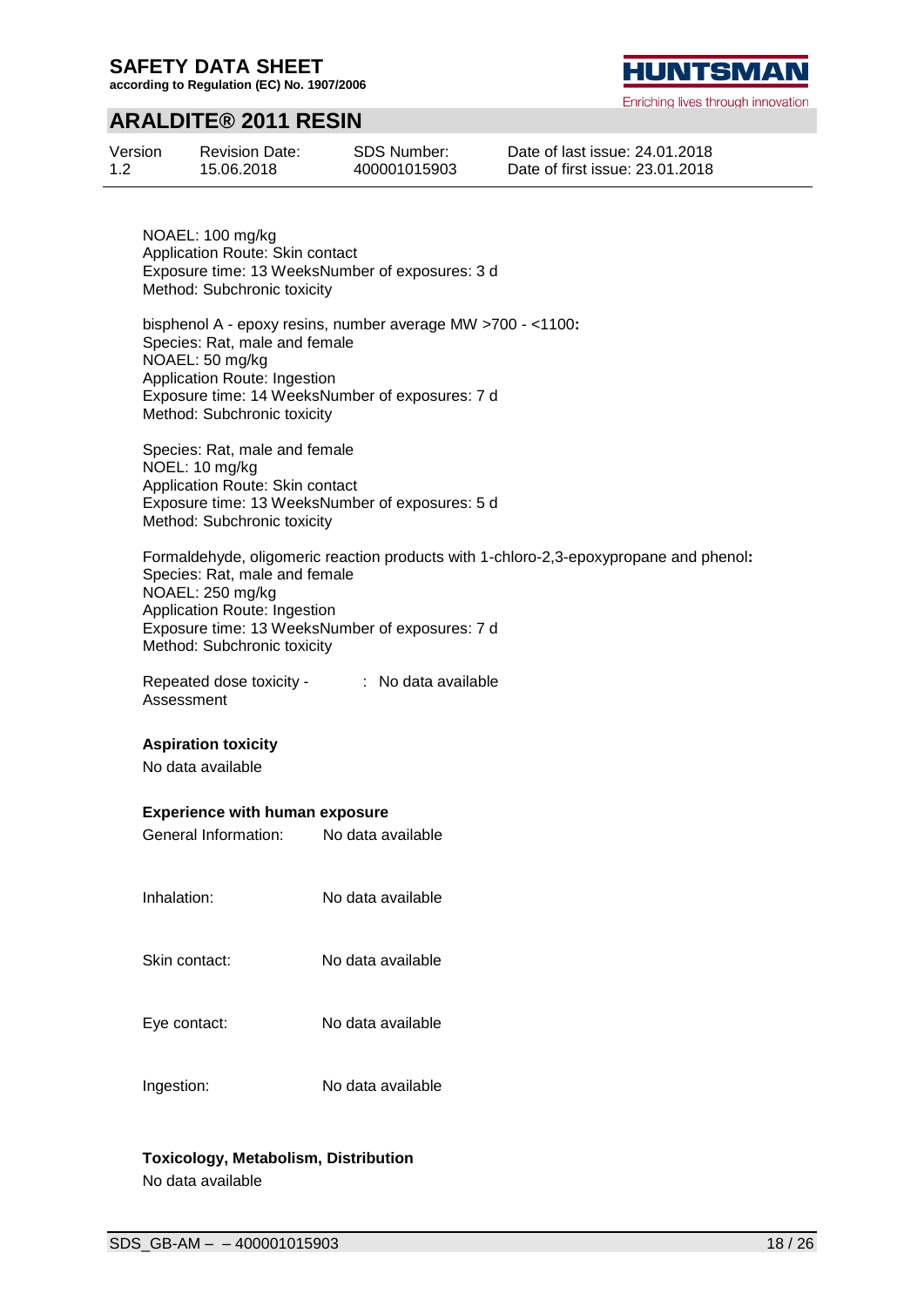**according to Regulation (EC) No. 1907/2006**

### **ARALDITE® 2011 RESIN**

Version 1.2

Revision Date: 15.06.2018

Enriching lives through innovation

Date of last issue: 24.01.2018 Date of first issue: 23.01.2018

#### **Neurological effects**

No data available

#### **Further information**

Ingestion: No data available

#### **SECTION 12: Ecological information**

#### **12.1 Toxicity**

| <b>Components:</b>                                                           |                                                                                                                                                                                            |  |  |  |  |
|------------------------------------------------------------------------------|--------------------------------------------------------------------------------------------------------------------------------------------------------------------------------------------|--|--|--|--|
|                                                                              | 2,2'-[(1-methylethylidene)bis(4,1-phenyleneoxymethylene)]bisoxirane:                                                                                                                       |  |  |  |  |
| Toxicity to fish                                                             | : LC50 (Oncorhynchus mykiss (rainbow trout)): 1.5 mg/l<br>Exposure time: 96 h<br>Test Type: static test<br>Test substance: Fresh water<br>Method: OECD Test Guideline 203                  |  |  |  |  |
| Toxicity to daphnia and other<br>aquatic invertebrates                       | : EC50 (Daphnia magna (Water flea)): 2.7 mg/l<br>Exposure time: 48 h<br>Test Type: static test<br>Test substance: Fresh water                                                              |  |  |  |  |
| Toxicity to algae                                                            | : EC50 (Selenastrum capricornutum (green algae)): 9.4 mg/l<br>Exposure time: 72 h<br>Test Type: static test<br>Test substance: Fresh water<br>Method: EPA-660/3-75-009                     |  |  |  |  |
| Toxicity to microorganisms                                                   | $\therefore$ IC50 (activated sludge): $>$ 100 mg/l<br>Exposure time: 3 h<br>Test Type: static test<br>Test substance: Fresh water                                                          |  |  |  |  |
| Toxicity to daphnia and other<br>aquatic invertebrates<br>(Chronic toxicity) | $\therefore$ NOEC: 0.3 mg/l<br>Exposure time: 21 d<br>Species: Daphnia magna (Water flea)<br>Test Type: semi-static test<br>Test substance: Fresh water<br>Method: OECD Test Guideline 211 |  |  |  |  |
| bisphenol A - epoxy resins, number average MW >700 - <1100:                  |                                                                                                                                                                                            |  |  |  |  |
| Toxicity to fish                                                             | : LC50 (Oncorhynchus mykiss (rainbow trout)): > 100 mg/l<br>Exposure time: 96 h<br>Test Type: static test<br>Test substance: Fresh water<br>Method: OECD Test Guideline 203<br>GLP: no     |  |  |  |  |
|                                                                              | Toxicity to daphnia and other : EC50 (Daphnia magna (Water flea)): > 100 mg/l                                                                                                              |  |  |  |  |
|                                                                              |                                                                                                                                                                                            |  |  |  |  |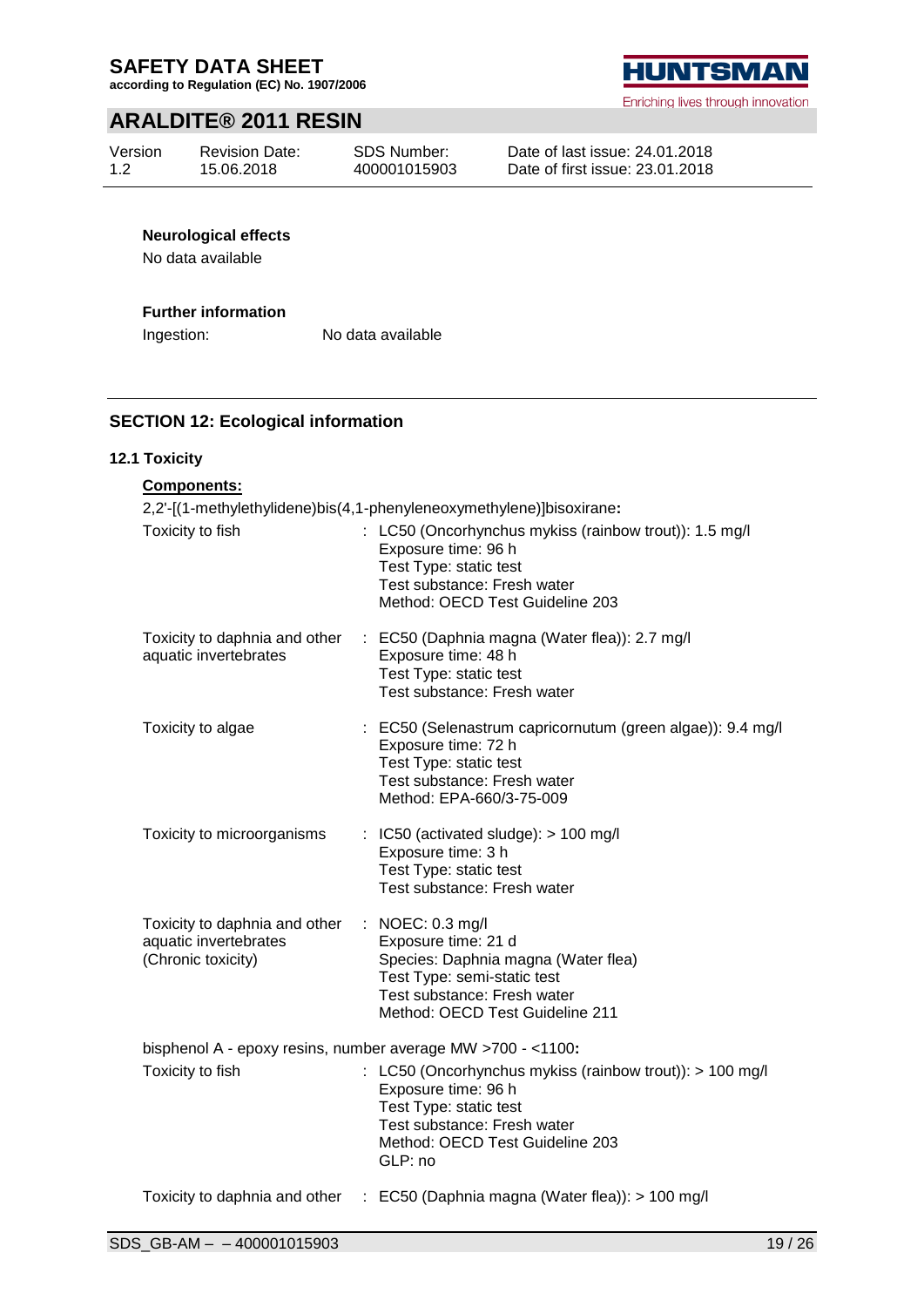**according to Regulation (EC) No. 1907/2006**

**HUNTSMAN** 

Enriching lives through innovation

### **ARALDITE® 2011 RESIN**

| Version<br>1.2 | <b>Revision Date:</b><br>15.06.2018                                                                                       | SDS Number:<br>400001015903                                                                                                                                               | Date of last issue: 24.01.2018<br>Date of first issue: 23.01.2018                                |
|----------------|---------------------------------------------------------------------------------------------------------------------------|---------------------------------------------------------------------------------------------------------------------------------------------------------------------------|--------------------------------------------------------------------------------------------------|
|                | aquatic invertebrates                                                                                                     | Exposure time: 48 h<br>Test Type: static test<br>Test substance: Fresh water<br>Method: OECD Test Guideline 202<br>GLP: yes                                               |                                                                                                  |
|                | Toxicity to algae                                                                                                         | mg/l<br>Exposure time: 72 h<br>Method: OECD Test Guideline 201<br>GLP: no                                                                                                 | : EgC50 (Selenastrum capricornutum (green algae)): > 100                                         |
|                | Toxicity to fish                                                                                                          | : LC50 (Fish): 2.54 mg/l<br>Exposure time: 96 h<br>Method: Calculation method                                                                                             | Formaldehyde, oligomeric reaction products with 1-chloro-2,3-epoxypropane and phenol:            |
|                | Toxicity to daphnia and other<br>aquatic invertebrates                                                                    | Exposure time: 48 h<br>Method: Calculation method                                                                                                                         | : EC50 (Daphnia magna (Water flea)): 2.55 mg/l                                                   |
|                | Toxicity to algae                                                                                                         | Exposure time: 72 h<br>Test Type: static test<br>Test substance: Fresh water<br>Method: OECD Test Guideline 201                                                           | : EC50 (Selenastrum capricornutum (green algae)): 1.8 mg/l                                       |
| toxicity)      | M-Factor (Acute aquatic                                                                                                   | $\therefore$ 1                                                                                                                                                            |                                                                                                  |
|                | Toxicity to microorganisms                                                                                                | $\therefore$ IC50 (activated sludge): $>$ 100 mg/l<br>Exposure time: 3 h<br>Test Type: static test<br>Test substance: Fresh water                                         |                                                                                                  |
|                | Toxicity to daphnia and other<br>aquatic invertebrates<br>(Chronic toxicity)                                              | : NOEC: $0.3 \text{ mg/l}$<br>Exposure time: 21 d<br>Test Type: semi-static test<br>Test substance: Fresh water<br>Method: OECD Test Guideline 211<br>similar substances. | Species: Daphnia magna (Water flea)<br>Remarks: Information given is based on data obtained from |
|                | 12.2 Persistence and degradability<br>Components:<br>2,2'-[(1-methylethylidene)bis(4,1-phenyleneoxymethylene)]bisoxirane: |                                                                                                                                                                           |                                                                                                  |

|                  | $E_{1}$ = $\frac{1}{2}$ = $\frac{1}{2}$ = $\frac{1}{2}$ = $\frac{1}{2}$ = $\frac{1}{2}$ = $\frac{1}{2}$ = $\frac{1}{2}$ = $\frac{1}{2}$ = $\frac{1}{2}$ = $\frac{1}{2}$ = $\frac{1}{2}$ = $\frac{1}{2}$ = $\frac{1}{2}$ = $\frac{1}{2}$ = $\frac{1}{2}$ = $\frac{1}{2}$ = $\frac{1}{2}$ = $\frac{1}{2}$ |
|------------------|---------------------------------------------------------------------------------------------------------------------------------------------------------------------------------------------------------------------------------------------------------------------------------------------------------|
| Biodegradability | : Inoculum: Sewage (STP effluent)                                                                                                                                                                                                                                                                       |
|                  | Concentration: 20 mg/l                                                                                                                                                                                                                                                                                  |
|                  | Result: Not readily biodegradable.                                                                                                                                                                                                                                                                      |
|                  | Biodegradation: 5 %                                                                                                                                                                                                                                                                                     |
|                  | Exposure time: 28 d                                                                                                                                                                                                                                                                                     |
|                  | Method: OECD Test Guideline 301F                                                                                                                                                                                                                                                                        |
|                  |                                                                                                                                                                                                                                                                                                         |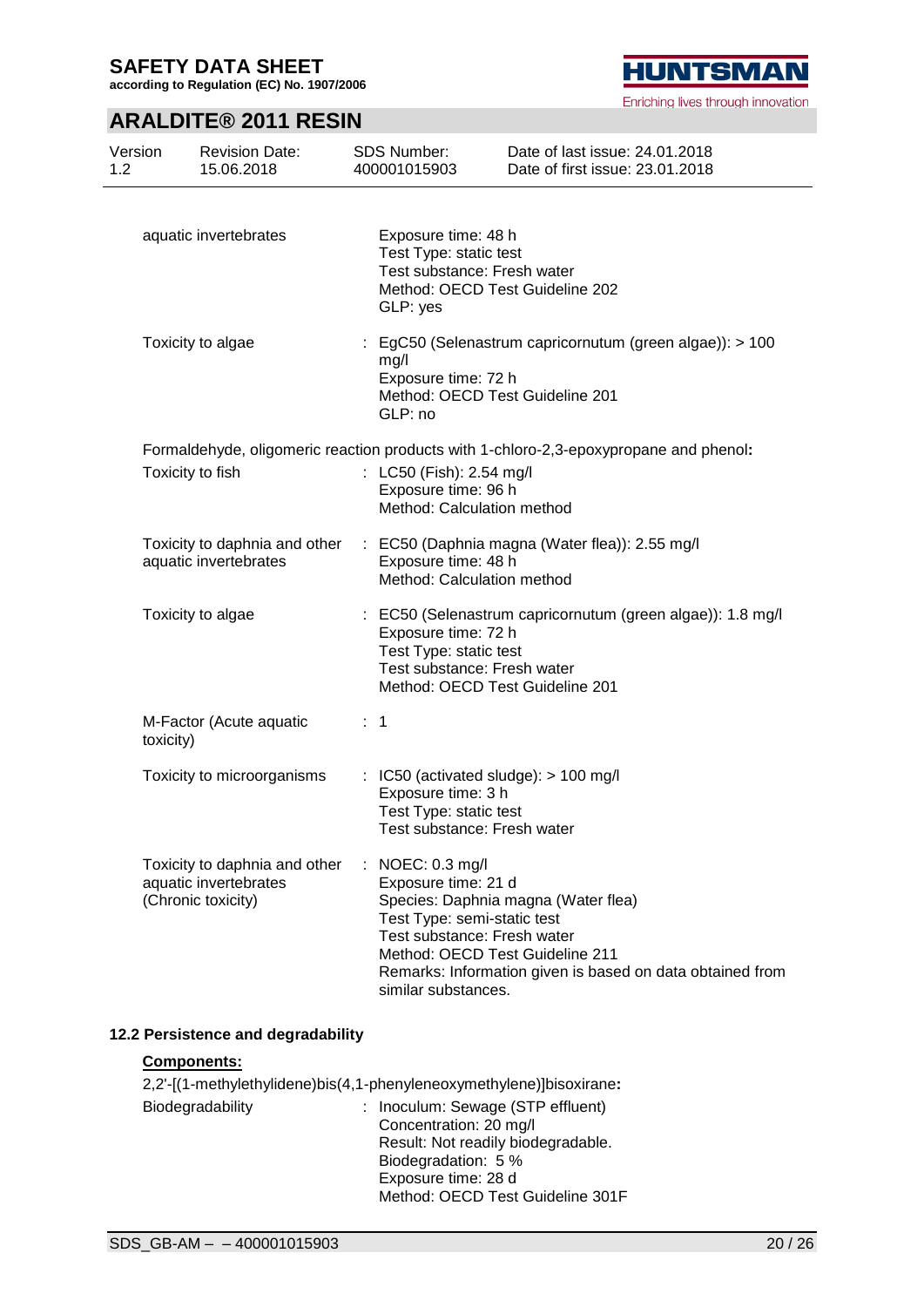÷,

**according to Regulation (EC) No. 1907/2006**

### **ARALDITE® 2011 RESIN**

| 1.2 | 15.06.2018           | 400001015903                                                                                                                         | Date of first issue: 23.01.2018                                                       |
|-----|----------------------|--------------------------------------------------------------------------------------------------------------------------------------|---------------------------------------------------------------------------------------|
|     |                      |                                                                                                                                      |                                                                                       |
|     | Stability in water   | pH: 4                                                                                                                                | : Degradation half life (DT50): 4.83 d (25 $^{\circ}$ C)                              |
|     |                      | Remarks: Fresh water                                                                                                                 | Method: OECD Test Guideline 111                                                       |
|     |                      | pH: 9                                                                                                                                | Degradation half life (DT50): 7.1 d (25 °C)                                           |
|     |                      | Remarks: Fresh water                                                                                                                 | Method: OECD Test Guideline 111                                                       |
|     |                      | pH: 7                                                                                                                                | Degradation half life (DT50): 3.58 d (25 °C)                                          |
|     |                      | Remarks: Fresh water                                                                                                                 | Method: OECD Test Guideline 111                                                       |
|     |                      | bisphenol A - epoxy resins, number average MW >700 - <1100:                                                                          |                                                                                       |
|     | Biodegradability     | Test Type: aerobic<br>Concentration: 20 mg/l<br>Result: Not biodegradable                                                            | Inoculum: Sewage (STP effluent)                                                       |
|     |                      | Biodegradation: 5 %<br>Exposure time: 28 d                                                                                           | Method: OECD Test Guideline 301F                                                      |
|     | Stability in water   |                                                                                                                                      | : Degradation half life (DT50): 4.83 d (25 $^{\circ}$ C)                              |
|     |                      | pH: 4<br>Remarks: Fresh water                                                                                                        | Method: OECD Test Guideline 111                                                       |
|     |                      | pH: 9                                                                                                                                | Degradation half life (DT50): 7.1 d (25 °C)                                           |
|     |                      | Remarks: Fresh water                                                                                                                 | Method: OECD Test Guideline 111                                                       |
|     |                      | pH: 7                                                                                                                                | Degradation half life (DT50): 3.58 d (25 °C)                                          |
|     | Remarks: Fresh water | Method: OECD Test Guideline 111                                                                                                      |                                                                                       |
|     |                      |                                                                                                                                      | Formaldehyde, oligomeric reaction products with 1-chloro-2,3-epoxypropane and phenol: |
|     | Biodegradability     | : Inoculum: activated sludge<br>Concentration: 3 mg/l<br>Result: Not biodegradable<br>Biodegradation: ca. 0 %<br>Exposure time: 28 d | Method: Directive 67/548/EEC Annex V, C.4.E.                                          |

#### **12.3 Bioaccumulative potential**

#### **Components:**

2,2'-[(1-methylethylidene)bis(4,1-phenyleneoxymethylene)]bisoxirane**:** : Bioconcentration factor (BCF): 31 Remarks: Does not bioaccumulate.

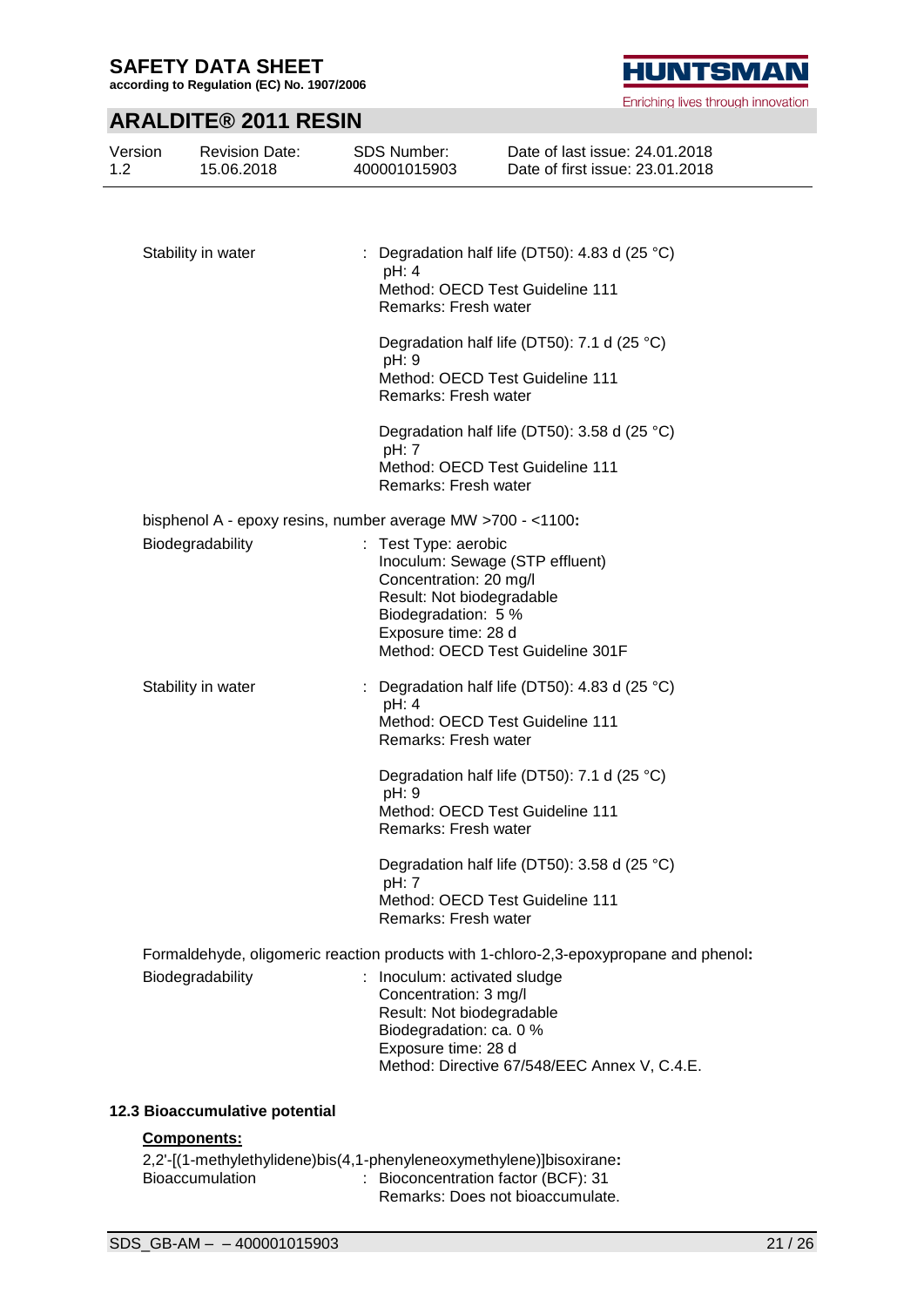Version 1.2

**according to Regulation (EC) No. 1907/2006**

### **ARALDITE® 2011 RESIN**

| Partition coefficient: n-<br>octanol/water                                                                      | : $log Pow: 3.242 (25 °C)$<br>pH: 7.1<br>Method: OECD Test Guideline 117                                                                                                                                   |
|-----------------------------------------------------------------------------------------------------------------|------------------------------------------------------------------------------------------------------------------------------------------------------------------------------------------------------------|
| bisphenol A - epoxy resins, number average MW >700 - <1100:<br>Bioaccumulation                                  | : Species: Fish<br>Bioconcentration factor (BCF): 31<br>Remarks: Does not bioaccumulate.                                                                                                                   |
| <b>Bioaccumulation</b>                                                                                          | Formaldehyde, oligomeric reaction products with 1-chloro-2,3-epoxypropane and phenol:<br>: Species: Fish<br>Bioconcentration factor (BCF): 150<br>Remarks: Does not bioaccumulate.                         |
| Partition coefficient: n-<br>octanol/water                                                                      | : $log Pow: 2.7 - 3.6$<br>Method: OECD Test Guideline 117                                                                                                                                                  |
| 12.4 Mobility in soil                                                                                           |                                                                                                                                                                                                            |
| <b>Components:</b><br>Distribution among : Koc: 445<br>environmental compartments                               | 2,2'-[(1-methylethylidene)bis(4,1-phenyleneoxymethylene)]bisoxirane:                                                                                                                                       |
| bisphenol A - epoxy resins, number average MW >700 - <1100:<br>Distribution among<br>environmental compartments | : Koc: 445                                                                                                                                                                                                 |
| Distribution among<br>environmental compartments                                                                | Formaldehyde, oligomeric reaction products with 1-chloro-2,3-epoxypropane and phenol:<br>: Koc: 4460<br>Method: OECD Test Guideline 121                                                                    |
| 12.5 Results of PBT and vPvB assessment                                                                         |                                                                                                                                                                                                            |
| <b>Product:</b>                                                                                                 |                                                                                                                                                                                                            |
| Assessment                                                                                                      | This substance/mixture contains no components considered<br>to be either persistent, bioaccumulative and toxic (PBT), or<br>very persistent and very bioaccumulative (vPvB) at levels of<br>0.1% or higher |
| 12.6 Other adverse effects                                                                                      |                                                                                                                                                                                                            |
| <b>Product:</b>                                                                                                 |                                                                                                                                                                                                            |
| Additional ecological<br>information                                                                            | : An environmental hazard cannot be excluded in the event of<br>unprofessional handling or disposal.<br>Toxic to aquatic life with long lasting effects.                                                   |
| <b>SECTION 13: Disposal considerations</b>                                                                      |                                                                                                                                                                                                            |
| 13.1 Waste treatment methods                                                                                    |                                                                                                                                                                                                            |
| Product                                                                                                         | The product should not be allowed to enter drains, water                                                                                                                                                   |



Enriching lives through innovation

Date of last issue: 24.01.2018 Date of first issue: 23.01.2018

Revision Date: 15.06.2018 SDS Number: 400001015903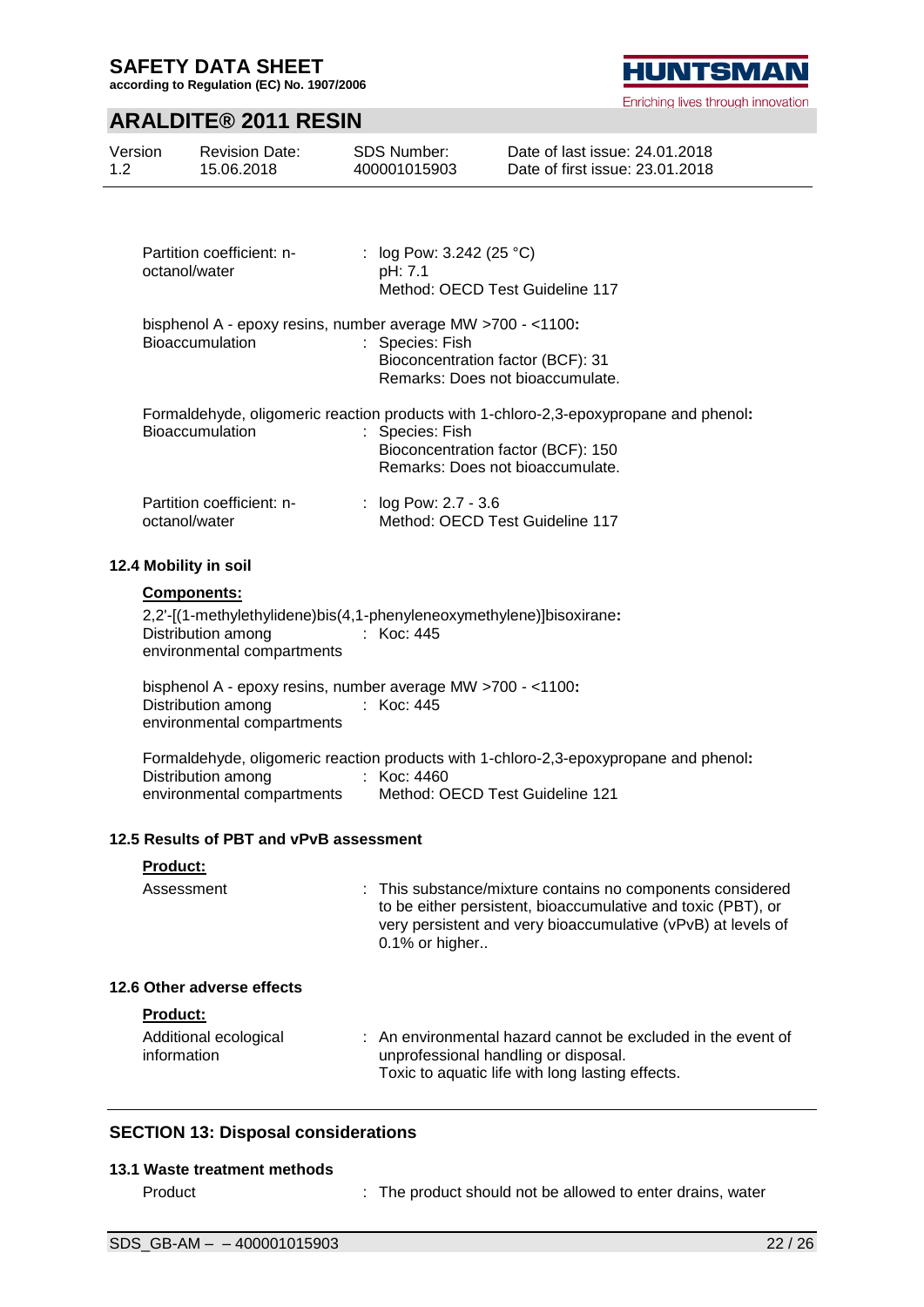**according to Regulation (EC) No. 1907/2006**

**HUNTSMAN** Enriching lives through innovation

### **ARALDITE® 2011 RESIN**

| Version<br>1.2 | <b>Revision Date:</b><br>15.06.2018 | <b>SDS Number:</b><br>400001015903                                                     | Date of last issue: 24,01,2018<br>Date of first issue: 23.01.2018                                                                                                                                                                 |
|----------------|-------------------------------------|----------------------------------------------------------------------------------------|-----------------------------------------------------------------------------------------------------------------------------------------------------------------------------------------------------------------------------------|
|                |                                     | courses or the soil.<br>chemical or used container.<br>national regulations.<br>plant. | Do not contaminate ponds, waterways or ditches with<br>Send to a licensed waste management company.<br>Dispose of as hazardous waste in compliance with local and<br>Dispose of contents/ container to an approved waste disposal |
|                | Contaminated packaging              | Empty remaining contents.<br>÷.                                                        | Dispose of as unused product.                                                                                                                                                                                                     |

Do not re-use empty containers.

### **SECTION 14: Transport information**

| <b>IATA</b>                                          |   |                                                       |
|------------------------------------------------------|---|-------------------------------------------------------|
| 14.1 UN number                                       |   | $:$ UN 3082                                           |
| 14.2 UN proper shipping<br>name                      |   | : Environmentally hazardous substance, liquid, n.o.s. |
|                                                      |   | (BISPHENOL A EPOXY RESIN, BISPHENOL F EPOXY<br>RESIN) |
| 14.3 Transport hazard<br>class(es)                   |   | 9                                                     |
| 14.4 Packing group                                   |   | $\therefore$ III                                      |
| Labels                                               |   | Miscellaneous                                         |
| Packing instruction (cargo<br>aircraft)              |   | : 964                                                 |
| Packing instruction<br>(passenger aircraft)          |   | : 964                                                 |
| <b>IATA (Passenger)</b><br>Environmentally hazardous | ÷ | yes                                                   |
| <b>IATA (Cargo)</b><br>Environmentally hazardous     |   | yes                                                   |
| <b>IMDG</b>                                          |   |                                                       |
| 14.1 UN number                                       |   | : UN 3082                                             |
| 14.2 UN proper shipping                              |   | : ENVIRONMENTALLY HAZARDOUS SUBSTANCE, LIQUID,        |
| name                                                 |   | N.O.S.                                                |
|                                                      |   | (BISPHENOL A EPOXY RESIN, BISPHENOL F EPOXY<br>RESIN) |
| 14.3 Transport hazard<br>class(es)                   |   | 9                                                     |
| 14.4 Packing group                                   |   | $\mathbf{III}$                                        |
| Labels                                               |   | 9                                                     |
| EmS Code                                             |   | F-A, S-F                                              |
| <b>14.5 Environmental hazards</b>                    |   |                                                       |
| Marine pollutant                                     |   | : yes                                                 |
| <b>ADR</b>                                           |   |                                                       |
| 14.1 UN number                                       |   | $:$ UN 3082                                           |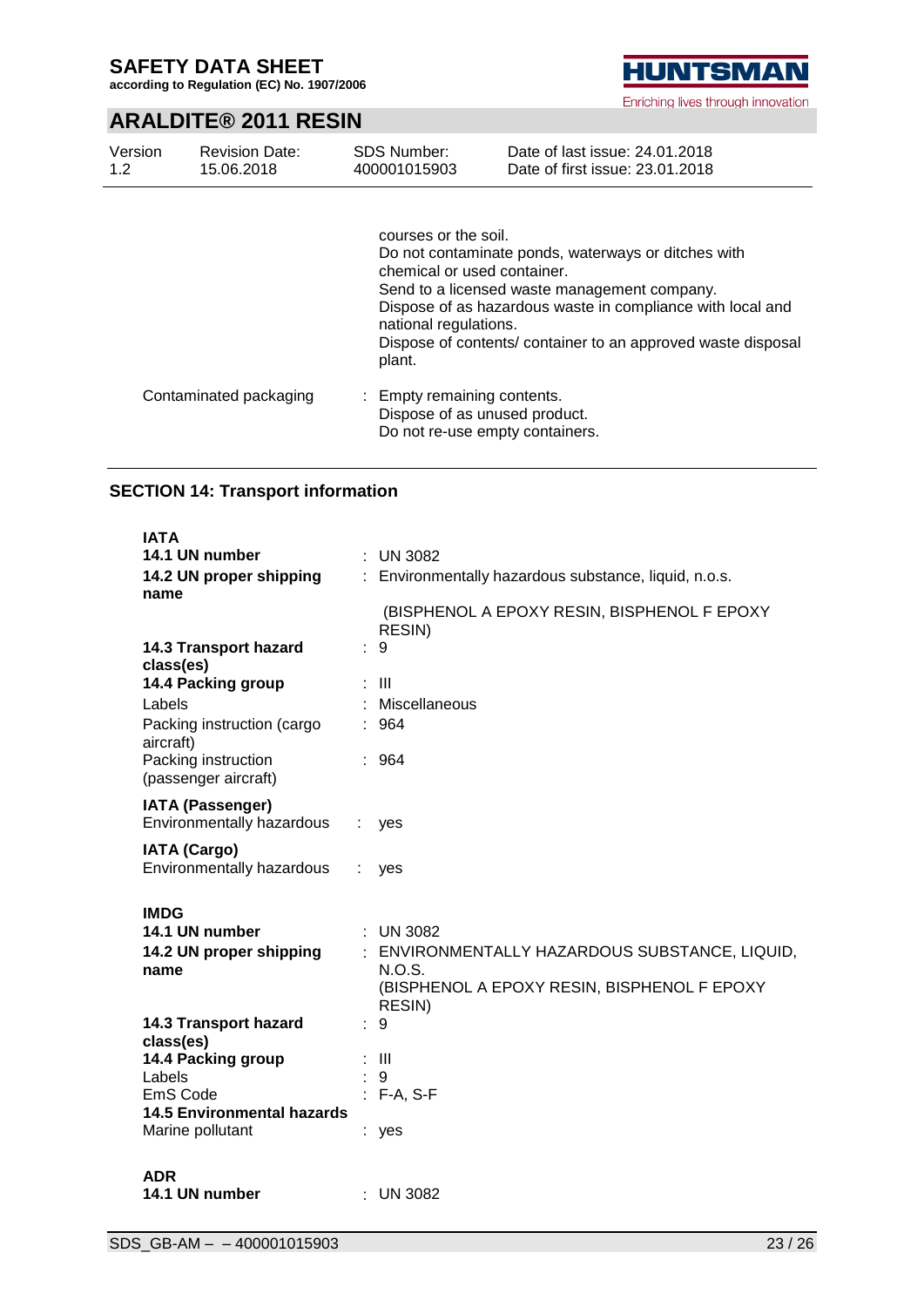**according to Regulation (EC) No. 1907/2006**

### **ARALDITE® 2011 RESIN**

| Version<br>1.2 |            | <b>Revision Date:</b><br>15.06.2018 | <b>SDS Number:</b><br>400001015903 | Date of last issue: 24.01.2018<br>Date of first issue: 23.01.2018 |
|----------------|------------|-------------------------------------|------------------------------------|-------------------------------------------------------------------|
|                |            |                                     |                                    |                                                                   |
|                |            | 14.2 UN proper shipping             |                                    | : ENVIRONMENTALLY HAZARDOUS SUBSTANCE, LIQUID,                    |
|                | name       |                                     | N.O.S.<br>RESIN)                   | (BISPHENOL A EPOXY RESIN, BISPHENOL F EPOXY                       |
|                | class(es)  | 14.3 Transport hazard               | : 9                                |                                                                   |
|                |            | 14.4 Packing group                  | : III                              |                                                                   |
|                | Labels     | <b>14.5 Environmental hazards</b>   | $\cdot$ 9                          |                                                                   |
|                |            | Environmentally hazardous           | : yes                              |                                                                   |
|                | <b>RID</b> |                                     |                                    |                                                                   |
|                |            | 14.1 UN number                      | $\therefore$ UN 3082               |                                                                   |
|                | name       | 14.2 UN proper shipping             | N.O.S.                             | : ENVIRONMENTALLY HAZARDOUS SUBSTANCE, LIQUID,                    |
|                |            |                                     | RESIN)                             | (BISPHENOL A EPOXY RESIN, BISPHENOL F EPOXY                       |
|                |            | 14.3 Transport hazard               | : 9                                |                                                                   |
|                | class(es)  |                                     |                                    |                                                                   |
|                |            | 14.4 Packing group                  | : III                              |                                                                   |
|                | Labels     |                                     | 9                                  |                                                                   |
|                |            | 14.5 Environmental hazards          |                                    |                                                                   |
|                |            | Environmentally hazardous           | ves                                |                                                                   |

### **Transport in bulk according to Annex II of Marpol and the IBC Code**

Not applicable for product as supplied.

### **SECTION 15: Regulatory information**

#### **15.1 Safety, health and environmental regulations/legislation specific for the substance or mixture**

| REACH - Candidate List of Substances of Very High<br>Concern for Authorisation (Article 59).                                     | : This product does not contain<br>substances of very high concern<br>(Regulation (EC) No<br>1907/2006 (REACH), Article 57). |                  |  |
|----------------------------------------------------------------------------------------------------------------------------------|------------------------------------------------------------------------------------------------------------------------------|------------------|--|
| REACH - List of substances subject to authorisation<br>(Annex XIV)                                                               |                                                                                                                              | : Not applicable |  |
| REACH - List of substances subject to authorisation -<br>Future sunset date                                                      |                                                                                                                              | : Not applicable |  |
| Other regulations:                                                                                                               |                                                                                                                              |                  |  |
| Take note of Directive 94/33/EC on the protection of young people at work or stricter national<br>regulations, where applicable. |                                                                                                                              |                  |  |

|     | The components of this product are reported in the following inventories: |
|-----|---------------------------------------------------------------------------|
| DSL | : All components of this product are on the Canadian DSL                  |

| : On the inventory, or in compliance with the inventory |
|---------------------------------------------------------|
|                                                         |

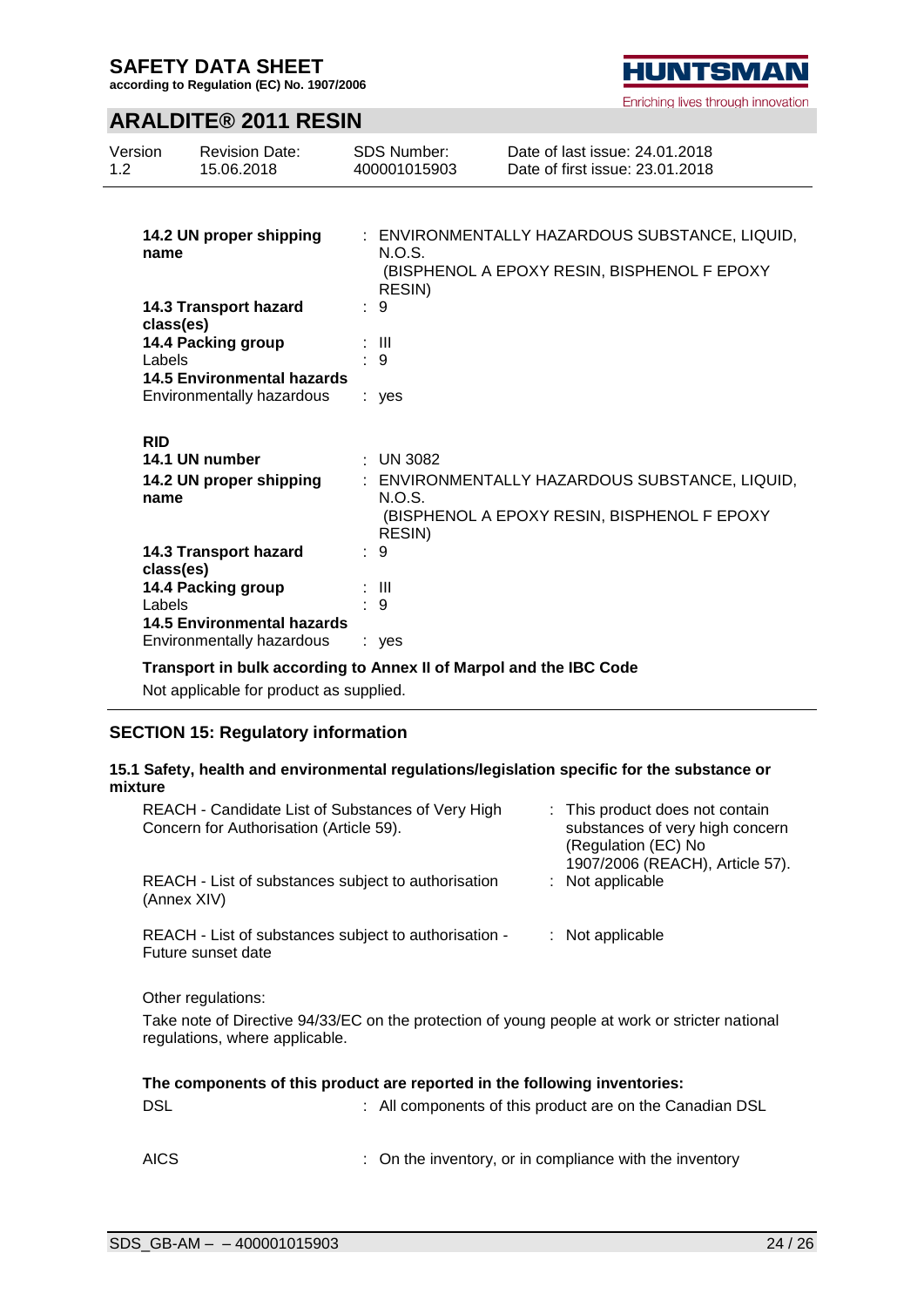**according to Regulation (EC) No. 1907/2006**

# **HUNTSMAN** Enriching lives through innovation

### **ARALDITE® 2011 RESIN**

| Version<br>1.2 <sub>1</sub> | <b>Revision Date:</b><br>15.06.2018 | <b>SDS Number:</b><br>400001015903 | Date of last issue: 24.01.2018<br>Date of first issue: 23.01.2018 |
|-----------------------------|-------------------------------------|------------------------------------|-------------------------------------------------------------------|
| <b>NZIOC</b>                |                                     |                                    | : On the inventory, or in compliance with the inventory           |
| <b>ENCS</b>                 |                                     |                                    | : On the inventory, or in compliance with the inventory           |
| KECI                        |                                     |                                    | : On the inventory, or in compliance with the inventory           |
| <b>PICCS</b>                |                                     |                                    | : On the inventory, or in compliance with the inventory           |
| <b>IECSC</b>                |                                     |                                    | : On the inventory, or in compliance with the inventory           |
| <b>TCSI</b>                 |                                     |                                    | : On the inventory, or in compliance with the inventory           |
| TSCA                        |                                     |                                    | On the inventory, or in compliance with the inventory             |

#### **Inventories**

AICS (Australia), DSL (Canada), IECSC (China), ENCS (Japan), KECI (Korea), NZIOC (New Zealand), PICCS (Philippines), TCSI (Taiwan), TSCA (United States of America (USA))

#### **15.2 Chemical safety assessment**

Chemical Safety Assessments for all substances in this product are either Complete or Not applicable.

### **SECTION 16: Other information**

| <b>Full text of H-Statements</b>                                                       |                                                                                         |                                                                                                                            |
|----------------------------------------------------------------------------------------|-----------------------------------------------------------------------------------------|----------------------------------------------------------------------------------------------------------------------------|
| H315<br>H317<br>H319<br>H411                                                           | $\therefore$ Causes skin irritation.                                                    | May cause an allergic skin reaction.<br>Causes serious eye irritation.<br>Toxic to aquatic life with long lasting effects. |
| <b>Full text of other abbreviations</b>                                                |                                                                                         |                                                                                                                            |
| Aquatic Chronic<br>Eye Irrit.<br>Skin Irrit.<br>Skin Sens.<br>GB EH40<br>GB EH40 / TWA | : Chronic aquatic toxicity<br>Eye irritation<br>: Skin irritation<br>Skin sensitisation | UK. EH40 WEL - Workplace Exposure Limits<br>Long-term exposure limit (8-hour TWA reference period)                         |
| <b>Further information</b>                                                             |                                                                                         |                                                                                                                            |
| <b>Classification of the mixture:</b>                                                  |                                                                                         | <b>Classification procedure:</b>                                                                                           |
| Skin Irrit. 2                                                                          | H315                                                                                    | Calculation method                                                                                                         |
| Eye Irrit. 2                                                                           | H319                                                                                    | Calculation method                                                                                                         |
| Skin Sens. 1                                                                           | H317                                                                                    | Calculation method                                                                                                         |
| Aquatic Chronic 2                                                                      | H411                                                                                    | Calculation method                                                                                                         |